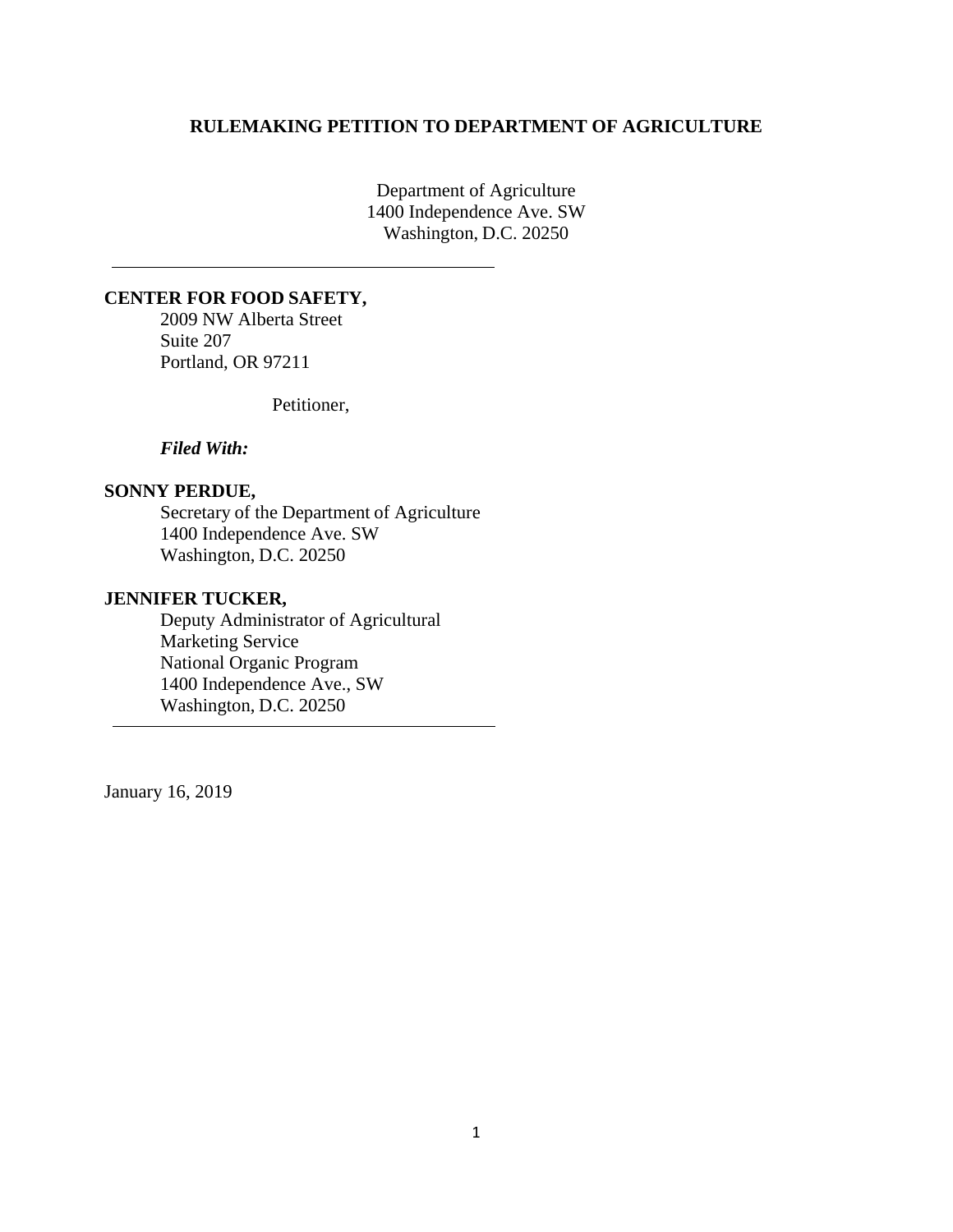# *PETITION SEEKING RULEMAKING EXCLUDING ORGANIC CERTIFICATION OF HYDROPONIC AGRICULTURAL PRODUCTION SYSTEMS AND PRODUCTS*

# *TABLE OF CONTENTS*

| I.  | ADMINISTRATIVE PROCEDURE ACT, 5 U.S.C. § 500 et seq. (summarized in                    |
|-----|----------------------------------------------------------------------------------------|
| II. | ORGANIC FOODS PRODUCTION ACT, 7 U.S.C. § 6501. (summarized in pertinent                |
|     |                                                                                        |
|     |                                                                                        |
|     |                                                                                        |
| I.  |                                                                                        |
|     |                                                                                        |
| I.  |                                                                                        |
| Π.  |                                                                                        |
| Ш.  |                                                                                        |
|     | A. Hydroponics Do Not Improve Natural Resources, Which Must Include Soil Quality  11   |
|     | B. Hydroponics Do Not Manage Soil Fertility or Improve Soil Organic Matter Content  11 |
| C.  |                                                                                        |
|     |                                                                                        |
| Е.  | Hydroponics Do Not Use Soil Nutrient Management Practices to Prevent Crop Pests,       |
| F.  | Hydroponic Growing Systems do not Provide Soil Samples as a Measure of Testing         |
| IV. | NOSB's Expert Recommendations Support that Hydroponics are Not Organic  13             |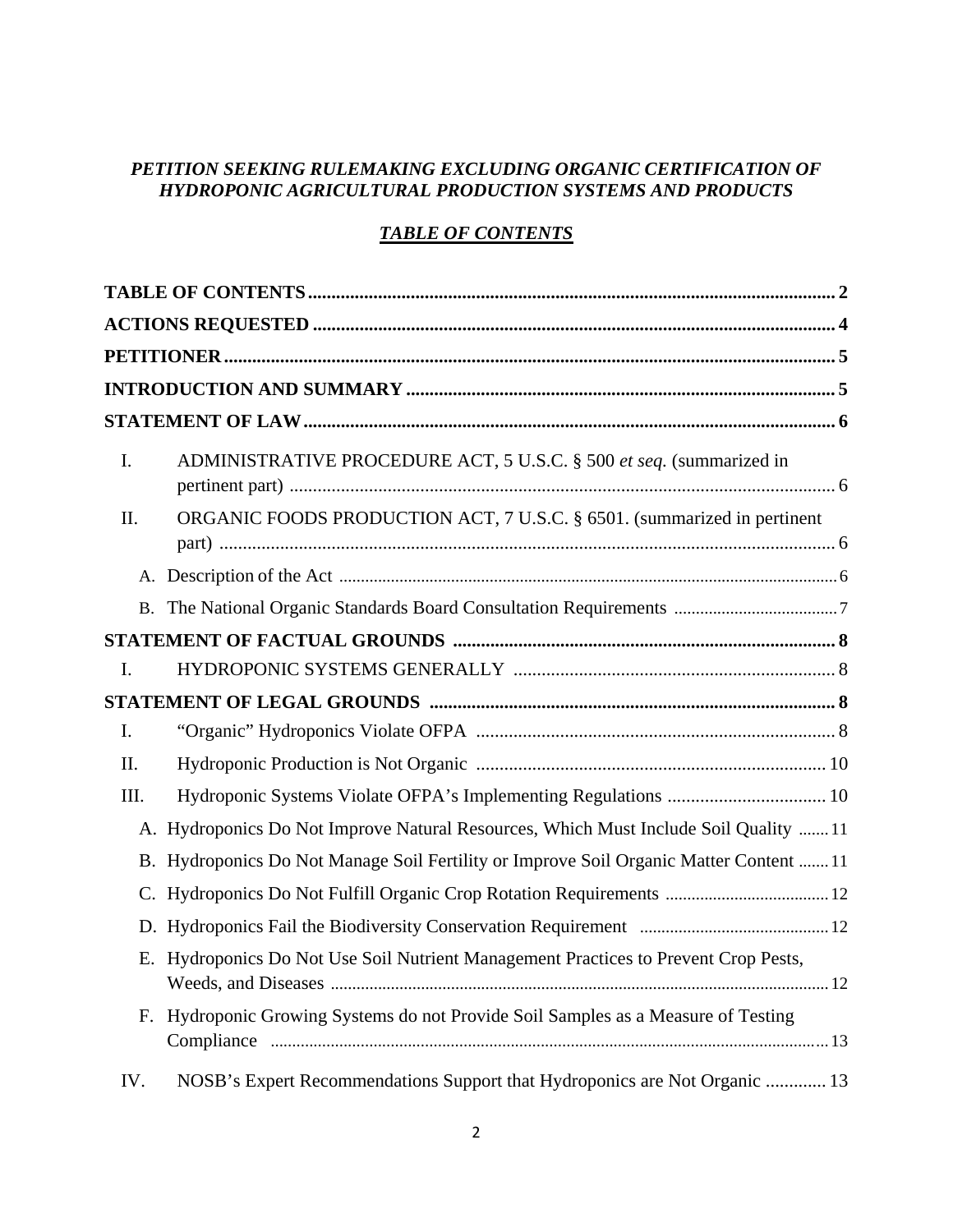| V.<br>Neither Bioponics nor Hydroponics Sufficiently Integrate Soil into Production Methods |  |
|---------------------------------------------------------------------------------------------|--|
|                                                                                             |  |
|                                                                                             |  |
|                                                                                             |  |
|                                                                                             |  |
|                                                                                             |  |
| VI.                                                                                         |  |
| VII.<br>USDA's Response Conflicted With OFPA Regulations and the NOSB                       |  |
|                                                                                             |  |
| Continuing Violations of OFPA's Regulations Results in an Inconsistent<br>VIII.             |  |
|                                                                                             |  |
|                                                                                             |  |
|                                                                                             |  |
|                                                                                             |  |
|                                                                                             |  |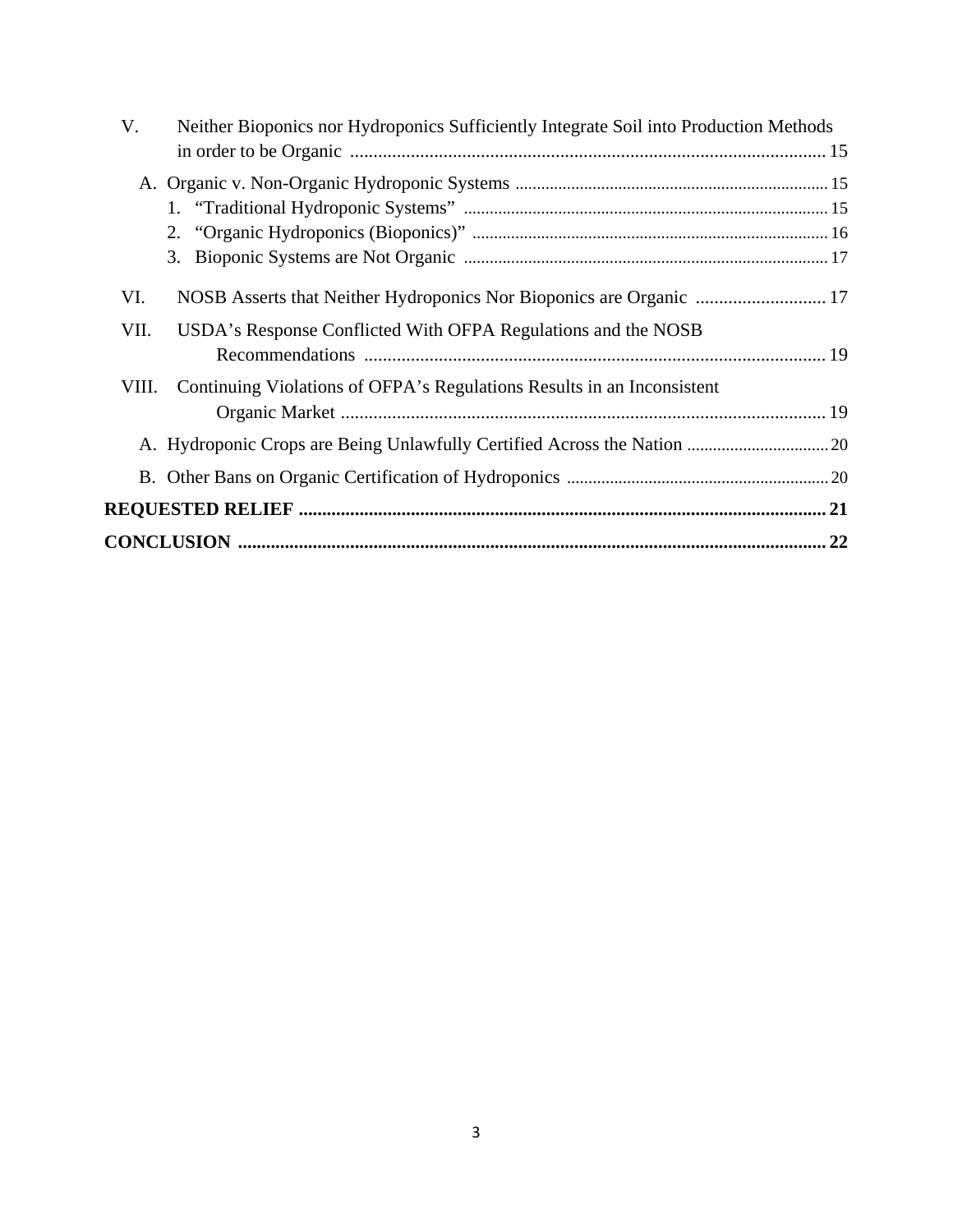## *PETITION SEEKING RULEMAKING PROHIBITING ORGANIC CERTIFICATION OF HYDROPONIC AGRICULTURAL PRODUCTION SYSTEMS AND PRODUCTS*

Organic certification of hydroponics reveals an alarming and growing trend in organic production: the shift to production in industrial settings using a liquid fertilizer solution instead of production in fertile soil, as federal law requires.<sup>1</sup> Hydroponic production systems are fundamentally different from organic production systems as defined by federal law—they do not promote soil health or conserve biodiversity.<sup>2</sup> Organic certification of hydroponics thus misleads consumers, because these products are indistinguishable from truly organically produced products with the same label. $3$  Yet, the United States Department of Agriculture (USDA) continues to allow inconsistent production standards for organic certification.

The USDA regulates the National Organic Program (NOP) and issues regulations in regard to organic certification. However, USDA has not issued a final rule with regard to organic certification of hydroponics. Accordingly, pursuant to section 553(e) of the Administrative Procedure Act (APA) and Section 1.28 of Title Seven of the Code of Federal Regulations, Center for Food Safety (CFS or the Center) hereby petitions USDA's Agricultural Marketing Service (AMS) to issue a formal rulemaking prohibiting organic certification of hydroponic agricultural production systems. The requested actions are necessary because organic certification of hydroponic agricultural production systems is inconsistent with the Organic Foods Production Act (OFPA) and its implementing regulations. Organic certification of hydroponics results in an ongoing violation of the mandatory NOP organic standards through failing to improve soil health and preserve biodiversity.

## **ACTIONS REQUESTED**

 Petitioner CFS requests that USDA, through its component agency AMS, carry out the following specific actions:

- 1. Issue regulations excluding certification of hydroponic agricultural production, implementing and based on the National Organic Standards Board (NOSB)'s April 29, 2010 expert recommendation on *Production Standards for Terrestrial Plants in Containers and Enclosures*. 4
- 2. Specifically, amend 7 C.F.R. 205.105, Allowed and prohibited substances, methods, and ingredients in organic production and handling, to prohibit hydroponic systems.

<sup>&</sup>lt;sup>1</sup>See, e.g., *Weeding the Organic Garden: Ferreting Out Corruption*, CORNUCOPIA INSTITUTE (Dec. 11, 2018), *available at*

https://www.cornucopia.org/2018/12/weeding-the-organic-garden-ferreting-out-corruption.<br>
<sup>2</sup> Id.

 $\int_0^3 I d$ .

<sup>4</sup> NOSB, *Formal Recommendation by NOSB to NOP for Rulemaking for Production Standards for Terrestrial Plants in Containers and Enclosures* (April 29, 2010), *available at* https://www.ams.usda.gov/sites/default/files/media/NOP%20Final%20Rec%20Production%20St andards%20for%20Terrestrial%20Plants.pdf.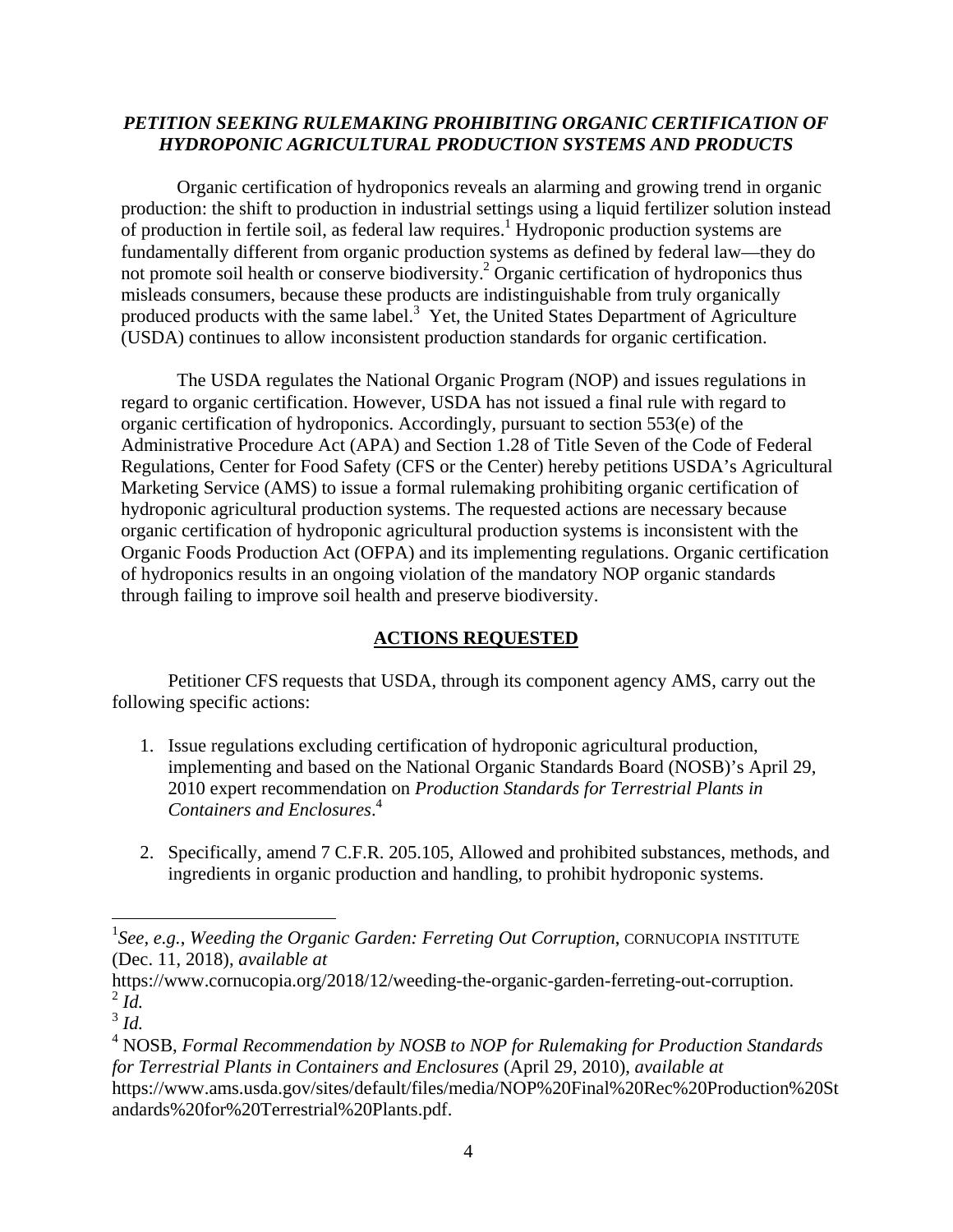- 3. Ensure that ecologically integrated organic production practices are maintained as a requirement for organic certification as defined by OFPA and its regulations.<sup>5</sup>
- 4. Revoke any existing organic certifications previously issued to hydroponic operations.

#### **PETITIONER**

 Center for Food Safety is a nationwide public interest, nonprofit membership organization that has offices in San Francisco, CA; Portland, OR; Honolulu, Hawai'i; and Washington, D.C. Since its founding in 1997, CFS's overarching mission has been to protect our food, farms, and the environment. CFS seeks to safeguard organic and other forms of regenerative agriculture, while addressing the adverse impacts of industrial agriculture. As part of its mission, CFS has long had a flagship program on protecting the integrity of the organic label. CFS has nearly a million consumer and farmer members, in every state in the country, many of whom support and participate in the organic marketplace.

 CFS was at the forefront of USDA's initial creation of organic regulations and has safeguarded them ever since. As a representative of all organic stakeholders—consumers, farmers, producers, certifiers, and retailers—CFS has a strong vested interest in maintaining the integrity of the National Organic Program and ensuring that consistent principles and standards of organic certification apply to all products labeled organic. USDA's failure to prohibit hydroponic crop production systems' eligibility for organic certification injures CFS members by weakening organic integrity and creating inconsistent organic production standards. CFS members, like many organic stakeholders, know that organic production is defined to mean farming in a manner that benefits the soil. They are injured by the continued certification, labeling, and sale of hydroponic products as "organic," as they cannot distinguish between organically produced products and hydroponically produced products. These organic marketplace inconsistencies implicate CFS members' rights to know how their food is produced. Organic farmer members are undercut by hydroponic systems and injured economically. All these injuries would be remedied by a rulemaking properly excluding hydroponic systems from organic.

## **INTRODUCTION AND SUMMARY**

 The National Organic Program developed standards for organic certification based on consistent management methods which foster soil health, biodiversity, and ecological balance.<sup>6</sup> Hydroponic growing operations represent a drastic departure from soil-based systems, which have been central to organic principles from the inception of the organic farming movement. Consumers expect organic products to adhere to these organic principles and meet ecological standards set out by federal law, yet some organic participants continue to ignore these legal

 5 7 U.S.C. § 6501 et seq.

 $6$  7 C.F.R. § 205.2.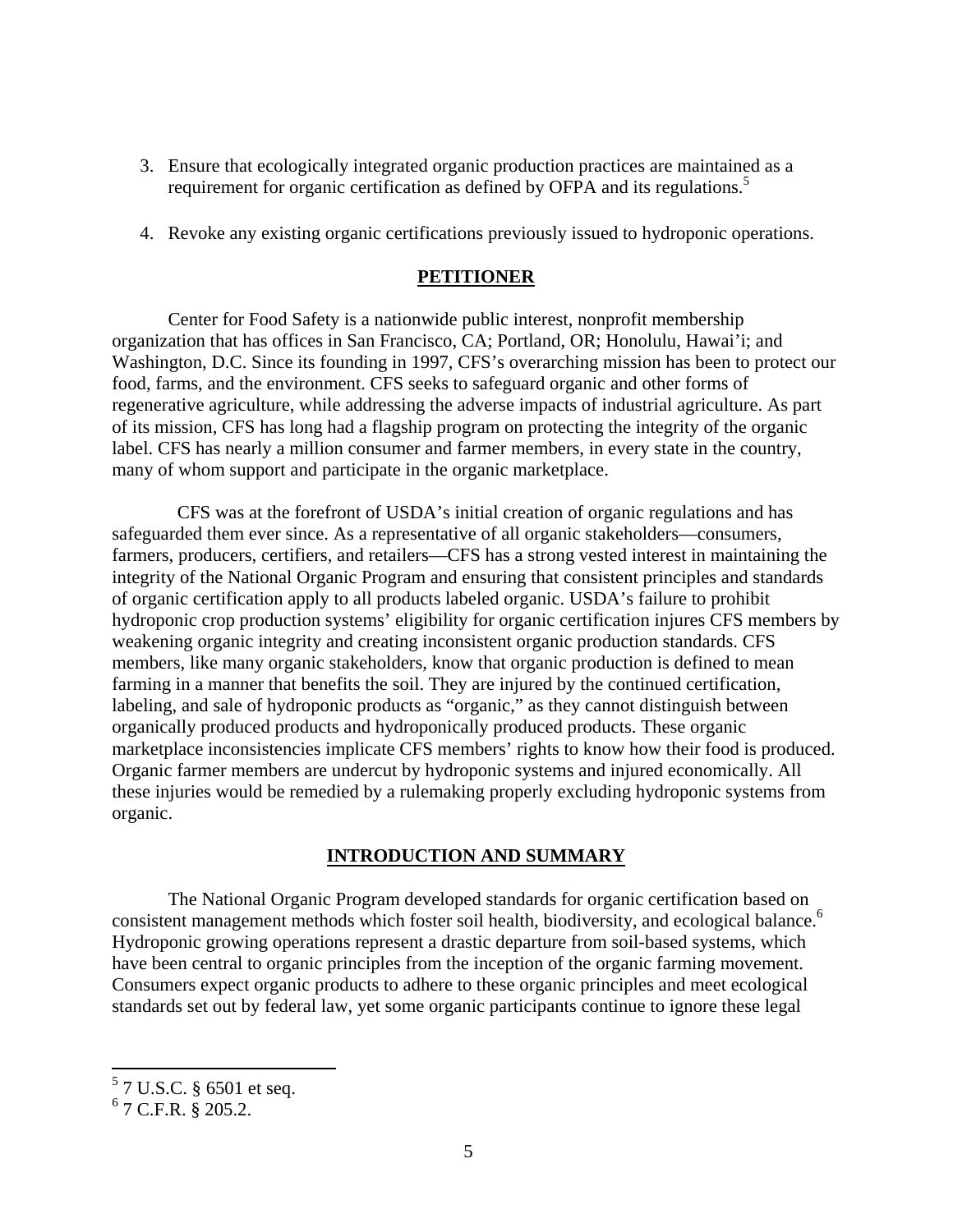requirements and permit hydroponics as organic.<sup>7</sup> This allowance results in an inconsistent and unequal marketplace, and ongoing violations of production practices required under OFPA and its regulations.

 Accordingly, the Center requests that USDA issue new OFPA implementing regulations prohibiting the certification of hydroponic operations as organic. This action is compelled because hydroponic production systems do not meet NOP standards, and violate OFPA and its regulations mandating soil improvement and conservation of biodiversity. Because OFPA grants USDA the duty to promulgate regulations concerning the NOP, it is the responsibility of the USDA to uphold the OFPA's purpose of ensuring marketplace consistency and organic integrity, and thus issue new regulations concerning hydroponic crop production systems and products.

## **STATEMENT OF LAW**

## **I. ADMINISTRATIVE PROCEDURE ACT, 5 U.S.C. § 500** *et seq.* **(summarized in pertinent part)**

 Under the APA, CFS has the right to petition, as agencies must "give an interested person the right to petition for the issuance, amendment, or repeal of a rule."8 Agency decisions "that [are] inconsistent with a statutory mandate or that frustrate the congressional policy underlying a statute" are impermissible.<sup>9</sup> The APA establishes the applicable standard for review of agency actions, which is whether the agency's decision was arbitrary, capricious, an abuse of discretion, or otherwise not in accordance with the law.<sup>10</sup> The APA requires an agency to "conclude a matter presented to it" "within a reasonable time."<sup>11</sup> Judicial review under the APA requires that "the reviewing court shall compel agency action unlawfully withheld or unreasonably delayed." $^{12}$ 

#### **II. ORGANIC FOODS PRODUCTION ACT, 7 U.S.C. § 6501.**

 Regulations mandating soil-focused organic production practices fall under the Organic Foods Production Act.<sup>13</sup> The Secretary and the USDA are responsible for standards of organic certification and protection of the organic label. $^{14}$ 

 $10$  5 U.S.C. § 706(2)(A).

 $^{14}$  *Id*.

 $77$  C.F.R. § 205.2.

 $8^8$  5 U.S.C.  $\S$  553(e).

<sup>9</sup> *See, e.g.*, *Ocean Advocates v. U.S. Army Corps of Eng'rs*, 402 F.3d 846, 858–59 (9th Cir. 2005).

<sup>&</sup>lt;sup>11</sup> 5 U.S.C. § 555(b) ("[W]ithin a reasonable time, each agency shall proceed to conclude a matter presented to it."); *id*. § 706(1) ("The reviewing court shall . . . compel agency action unlawfully withheld or unreasonably delayed."); *id.* § 555(e) ("Prompt notice shall be given of the denial in whole or in part of a written application, petition, or other request of an interested person made in connection with any agency proceeding.").

 $^{12}$  5 U.S.C. § 706(1).

<sup>&</sup>lt;sup>13</sup> 7 U.S.C. § 6501.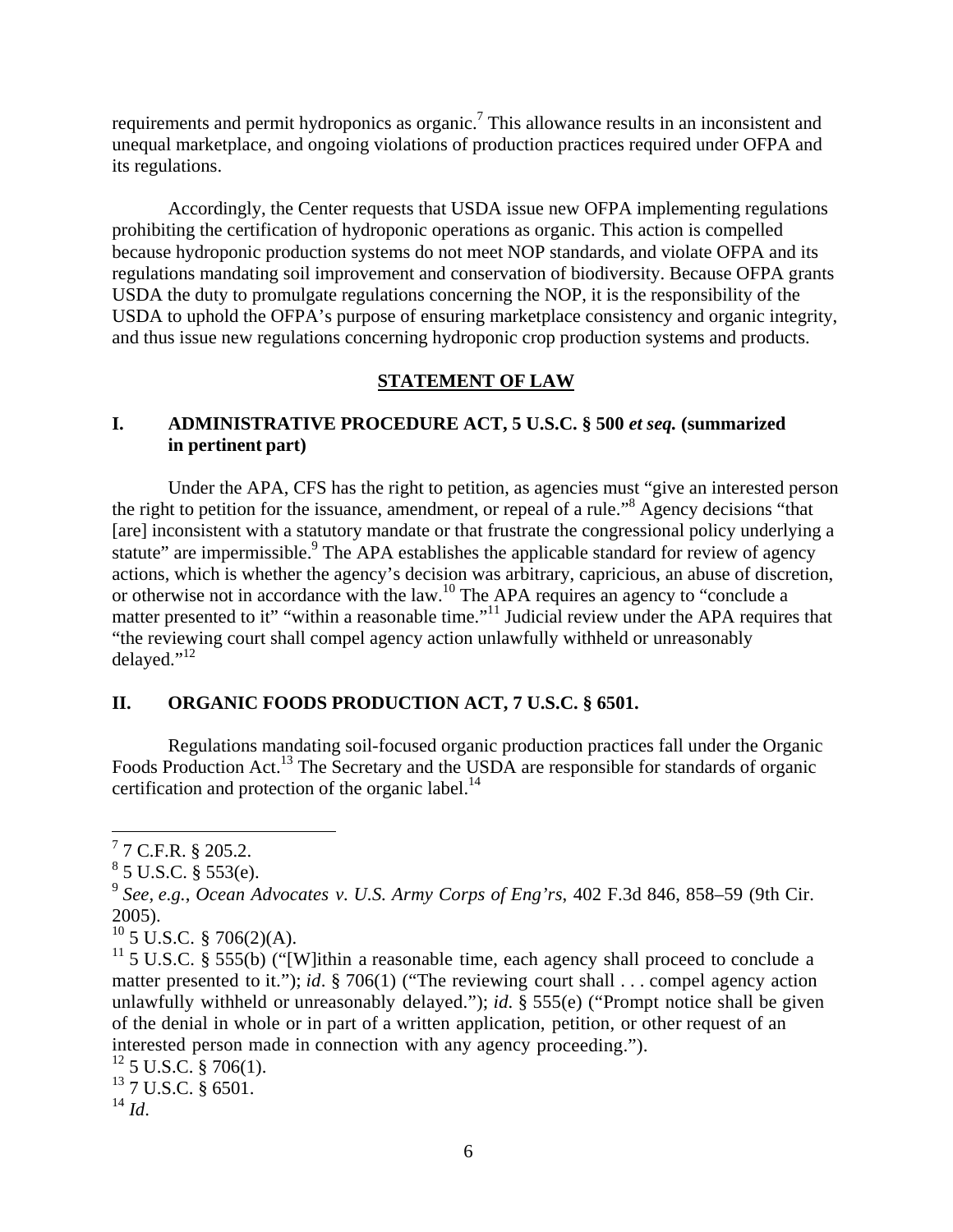#### **A. Description of the Act**

 Three overarching purposes govern OFPA: "(1) to establish national standards governing the marketing of certain agricultural products as organically produced products; (2) to assure consumers that organically produced products meet a consistent standard; and (3) to facilitate interstate commerce in fresh and processed food that is organically produced."15 OFPA requires the Secretary to establish an organic certification program, consult with the National Organic Standards Board, implement the program through certifying agents, and promulgate regulations to carry out the standards and directives of the statute.<sup>16</sup>

 Hydroponic production systems violate the purpose of OFPA, as they do not meet the standards for production under the national organic program. Specific to crop production and planting practices, OFPA states that "[f]or a farm to be certified under this chapter, producers on such farm shall not apply materials to, or engage in practices on, seeds, or seedlings that are contrary to, or inconsistent with, the applicable organic certification program."<sup>17</sup> With this requirement, the statute mandates that certification and the associated use of the organic label be dependent not only on organically-approved materials used, but on farming practices as well.<sup>18</sup>

 The 1990 Organic Foods Production Act and its implementing regulations established the baseline requirements for organic production and handling systems within a framework of continuous improvement.<sup>19</sup> The drafters recognized that additional standards would emerge as needed to further define specific commodities as organic (e.g., livestock, apiaries), or to account for emerging agricultural innovations. The hydroponics debate provides another application of the continuous improvement framework. Ultimately these systems can comply with basic principles and requirements of organic certification.

#### **B. The National Organic Standards Board Consultation Requirements**

Under OFPA, USDA must "establish a National Organic Standards Board (in accordance with the Federal Advisory Committee Act) . . . to advise the Secretary on any other aspects of the implementation of this chapter."<sup>20</sup> NOSB is charged with providing general recommendations on the implementation of OFPA as well as evaluating and approving synthetic substances for use in organic production.<sup>21</sup> When evaluating whether a synthetic substance may be included as an exception on the National List, NOSB must consider, among other factors, a substance's "compatibility with a system of sustainable agriculture" and "the effects of the substance on biological and chemical interactions in the agroecosystem, including the physiological effects of the substance on soil organisms . . ., crops and

  $15$  7 U.S.C. § 6501. 16 7 U.S.C. § 6503.  $^{17}$  7 U.S.C. § 6508(a).<br> $^{18}$  *M*. <sup>19</sup> 7 U.S.C. § 6501 et seq.  $20$  7 U.S.C. § 6518(a).

 $21$  7 U.S.C. § 6518(k).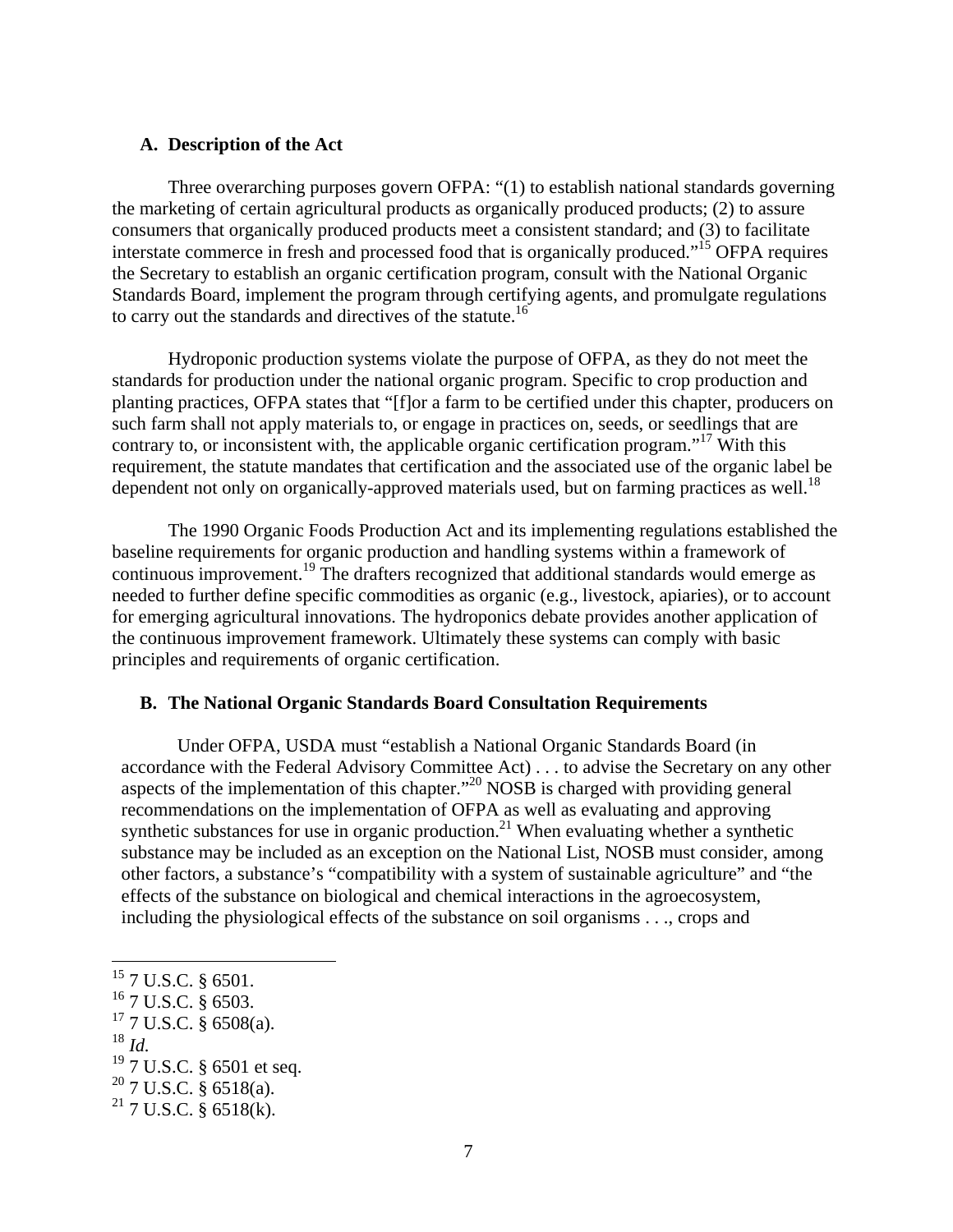livestock."22 This NOSB responsibility goes hand in hand with NOSB's duty to provide recommendations to the Secretary regarding implementation of OFPA as whole.<sup>23</sup>

# **STATEMENT OF FACTUAL GROUNDS**

## **I. HYDROPONIC SYSTEMS GENERALLY**

 The term "hydroponics" is a catch-all for a diverse array of systems which incorporate, to some degree, containers that house plant roots in either a liquid solution or various solid substrates, including coconut coir, soil, compost, vermicompost, peat moss, bark, sawdust, rice hulls, potting soil and a number of other growing media.<sup>24</sup> Some variations, known as aeroponics, suspend the roots in air and continually mist the roots with nutrient solution.<sup>25</sup> In both of these scenarios, a normally terrestrial, vascular plant is removed from its soil-based support system to be nourished exclusively through manufactured nutrient solutions.<sup>26</sup>

 The nutrients most commonly used in hydroponic nutrient solutions are synthetic salts, The numeris most commonly used in the new conditions, however,<br>most of which are not permitted in products labeled organic.<sup>27</sup> Hydroponic solutions, however, can be made using only natural materials, including natural mineral salts and organic residuals. It is hydroponic systems employing these "natural" materials that have in some cases been certified as organic.<sup>29</sup>

# **STATEMENT OF LEGAL GROUNDS**

## **I. "Organic" Hydroponics Violate OFPA**

 USDA's failure to issue a rule prohibiting organic certification of hydroponics results in organically labeled products that were not organically produced in and for the benefit of the soil, as OFPA and its regulations require. Soil has always been a critical part of organic production:

https://www.ams.usda.gov/sites/default/files/media/2016%20Hydroponic%20Task%20Force%2 0Report.PDF.

 $^{25}$  *Id.* at 49.

<sup>26</sup> *Id.*

<sup>27</sup> *Id.* at 46.

<sup>29</sup> USDA, Agricultural Marketing Service, *NOSB Hydroponic and Aquaponic Task Force Report* 46 (July 21, 2016), at

https://www.ams.usda.gov/sites/default/files/media/2016%20Hydroponic%20Task%20Force%2 0Report.PDF; A more detailed description of the various activities that fall under the umbrella hydroponics are available at:

https://www.ams.usda.gov/sites/default/files/media/2016%20Hydroponic%20Task%20Force%2 0Report.PDF.

 $22$  7 U.S.C. § 6518(m).

 $23$  7 U.S.C. § 6518(k)(1).

<sup>24</sup> USDA, Agricultural Marketing Service, *NOSB Hydroponic and Aquaponic Task Force Report* 56 (July 21, 2016), at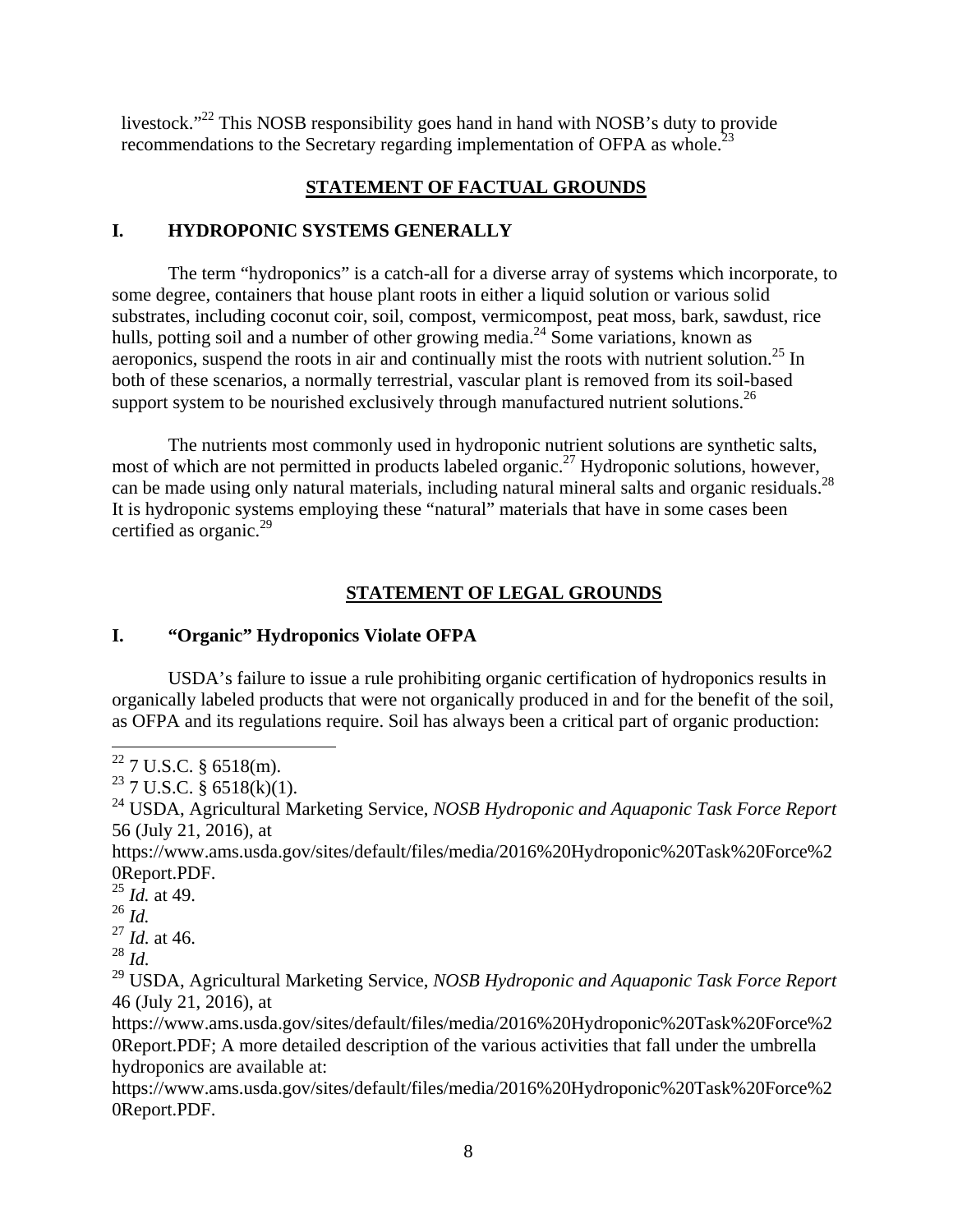OFPA itself mentions the word "soil" seven separate times. The NOP final rule implementing the statute mentions it *fifty* times. In contrast neither the statute nor the regulations mention "hydroponic" or "soilless" anywhere.

 OFPA itself teaches repeatedly that organic production must be soil-based. Under OFPA, "a person may sell or label an agricultural product as organically produced only if such product is produced and handled in accordance with this title."<sup>30</sup> First, the statute establishes that no product shall be labeled or sold as organic unless it meets certain standards, including that it was "produced and handled in compliance with an organic plan."<sup>31</sup> Second, the very first provision of the statutory provision enumerating such required organic plans is "soil fertility," that the farming plan must contain provisions designed to benefit the soil: "An organic plan *shall* contain provision designed to foster soil fertility, primarily through the management of the organic content of the soil through proper tillage, crop rotation, and manuring." $32$  Third, the same statutory section gives an express limitation on organic plans, instructing that an organic plan "shall not include any production or handling practices that are inconsistent with" OFPA.<sup>33</sup>

 Soilless hydroponic production systems cannot meet these statutory mandates. They do not foster soil fertility nor build soil organic matter content, as required by OFPA. Organic plans for soilless operations, by definition, include production practices that are inconsistent with OFPA, since such systems rely exclusively on inputs for fertility, instead of implementing a soil fertility program that builds soil organic matter, as required by OFPA.

 Without a final rule or an amendment to the regulations properly excluding hydroponic systems, USDA NOP continues to facilitate interstate commerce of products labeled "organic" that were not actually produced organically in the soil. This violates the basic purpose of OFPA: "to facilitate interstate commerce in fresh and processed food that is organically produced."<sup>34</sup> It also perpetuates and fosters a system of growing that is inconsistent, and places actual organic farmers at a huge production disadvantage to "organic" hydroponic entities. This violates yet another basic purpose of OFPA: to "assure consumers that organically produced products meet a consistent standard."35

 The centrality of soil quality to organic production has been critical to OFPA from its very inception. When Senator Leahy first introduced OFPA in 1989, he described its purpose as supporting "farmers who protect the soil and water."<sup>36</sup> The authors of OFPA made clear that soil, and the maintenance of soil fertility, are essential components of an organic system of production. In the Senate Report on Food, Agriculture, Conservation, and Trade Act of 1990, Congress wrote "a crop production farm plan must detail the procedures that the farmer will

 $35$  *Id.* § 6501(2).

<sup>36</sup> Organic Foods Production Act, The National Organic Law at 20: Sowing Seeds for a Bright Future, U.S. Senate S. Hrg. 111-1027, September 15, 2010, p. 5.

 $30$  7 U.S.C. § 6505.

<sup>31 7</sup> U.S.C. § 6504(3); *see also* 7 U.S.C. § 6513(a).

 $32$  7 U.S.C. § 6513(b)(1) (emphasis added).

 $33$  *Id.* § 6513(g).

 $34$  7 U.S.C. 6501(3).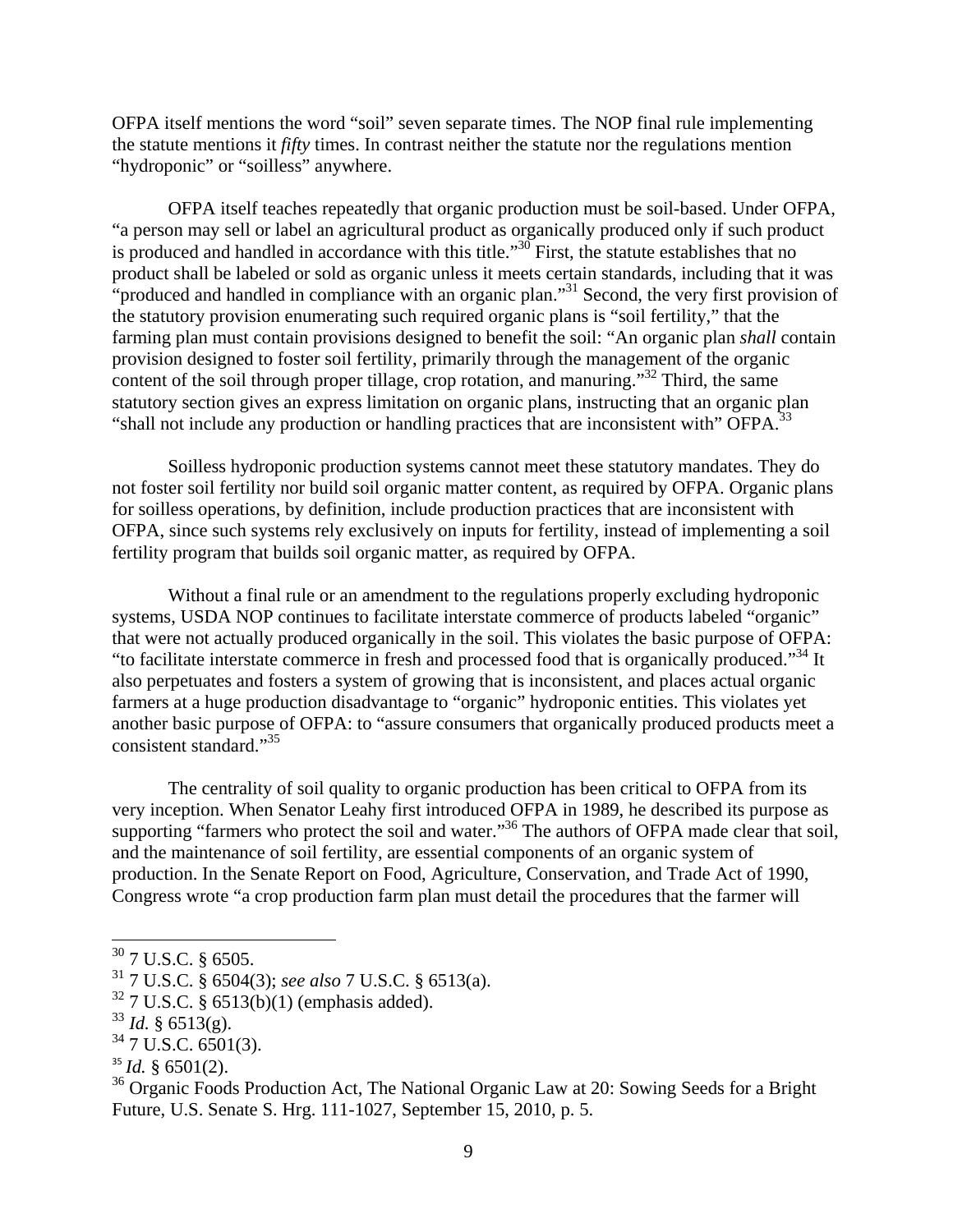follow in order to foster soil fertility, provide for crop rotations, and prohibit certain manuring practices in appropriate to the crop being raised and the land in use."37

 Additionally, in a 2010 Senate Hearing before the Committee on Agriculture, Nutrition, and Forestry on the implementation of OFPA, many senators and witnesses discussed building healthier soils as an objective of OFPA. Several other witnesses also praised the ways in which the organic program improves soil quality, focusing not on the product, but on the production methods which build healthier soils.<sup>38</sup>

## **II. Hydroponic production is not Organic**

"Organic production" itself is defined as:

A production system that is managed in accordance with the Act and regulations in this part to respond to site-specific conditions by integrating cultural, biological, and mechanical practices that foster cycling of resources, promote ecological balance, and conserve biodiversity.<sup>39</sup>

This definition conveys the necessity of a system of balance between agricultural inputs and natural resource-minded and ecologically-integrated practices. Soils are valuable for the multiple functions a biologically diverse soil-food web provides, not just as a substrate for holding plant roots so the plant grows upright. As one Congressional Research Service report describes, "This definition [of organic production] indicates that organic agriculture is both an approach to food production based on biological methods that avoid the use of synthetic crop or livestock production inputs . . . and a broadly defined philosophical approach to farming that puts value on resource efficiency and ecological harmony."40

# **III**. **Hydroponic Systems Violate OFPA's Implementing Regulations**

 OFPA regulations reflect the Congressional intent under OFPA and statutory language to keep soil as a focus in organic production. Hydroponic production systems cannot comply with OFPA mandates to improve soil quality and conserve biodiversity. Hydroponic systems merely feed the crops with simple inputs of 'required' nutrients and through exclusion and isolation, not biodiversity and ecological balance, as OFPA and its regulations require. Since hydroponic production systems do not conserve soil diversity and overall biodiversity as required, organic certification of hydroponic production is unlawful. OFPA implementing regulations underscore the necessary connection between organic production and mandatory soil-based agricultural practices for organic certification.

<sup>37</sup> S. Rept. No. 101-357, at 292 (1990), *available at* https://www.congress.gov/bill/101stcongress/senate-bill/2830/text.

<sup>&</sup>lt;sup>38</sup> Organic Foods Production Act, The National Organic Law at 20: Sowing Seeds for a Bright Future, U.S. Senate S. Hrg. 111-1027, September 15, 2010, at 16, 17.  $39$  7 C.F.R. § 205.2.

<sup>40</sup> Jean M. Rawson, *Organic Foods and the USDA National Organic Program*, CRS Report for Congress, January 31, 2011, 1-2.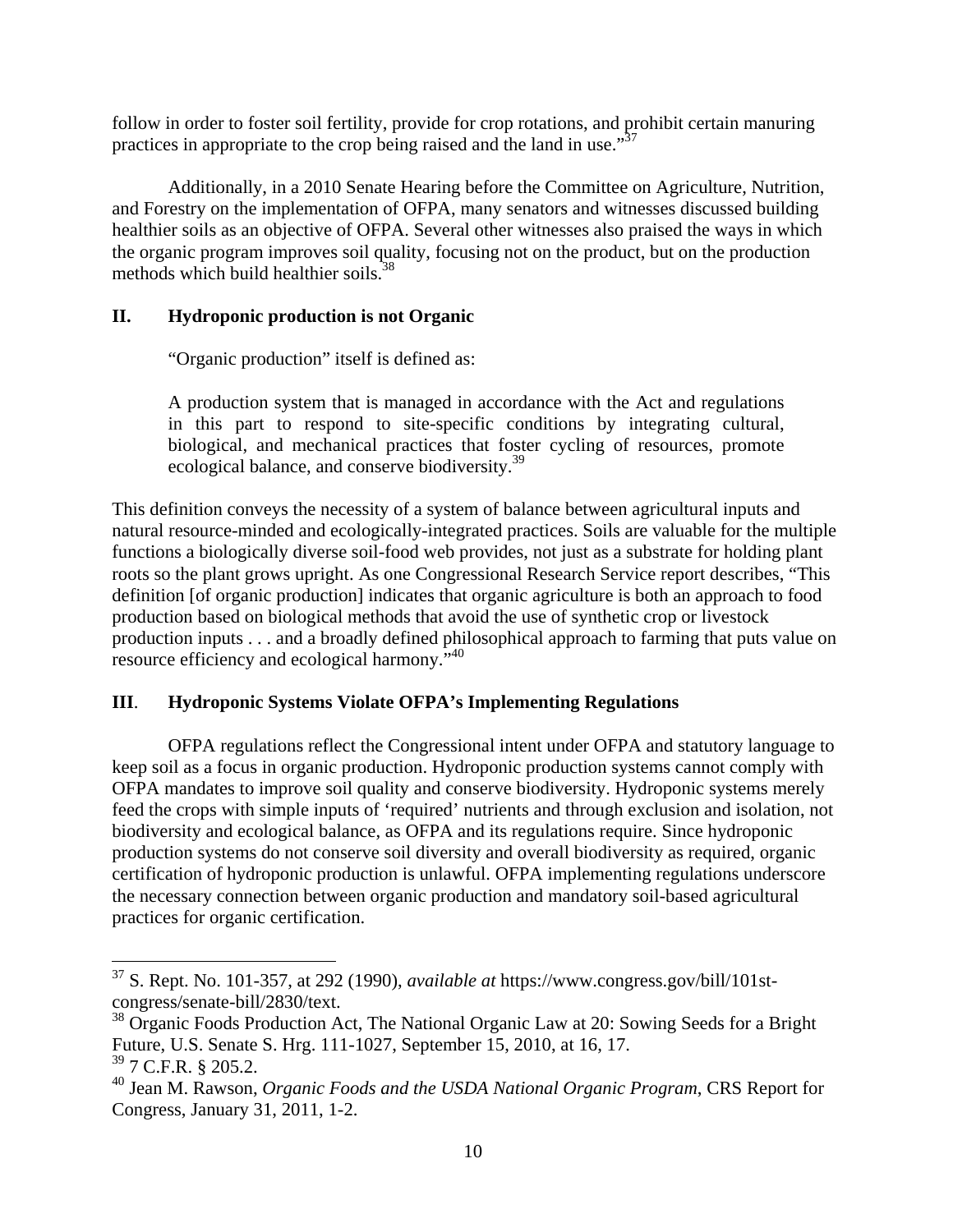One of the starkest examples involves the specific responsibilities that organic producers must include in a required organic plan:

(a) The producer *must* select and implement tillage and cultivation practices that maintain or improve the physical, chemical, and biological condition of *soil* and minimize *soil* erosion.

(b) The producer must manage crop nutrients and *soil fertility* through rotations, cover crops, and the application of plant and animal materials.

(c) The producer must manage plant and animal materials to maintain or improve *soil organic matter* content in a manner that does not contribute to contamination of crops, soil, or water by plant nutrients, pathogenic organisms, heavy metals, or residues of prohibited substances.<sup>41</sup>

If an organic producer does not fulfill these duties, then organic certification cannot be obtained. Thus, OFPA regulations provide no equivocation about the important connection between organic production and the soil-based agricultural practices that form a critical component of any certified organic product. Neither OFPA nor its supporting regulations carve out exceptions or alternative practices for hydroponic agricultural systems.

## *A. Hydroponics Do Not Improve Natural Resources, Which Must Include Soil Quality*

 Organic production practices must improve the soil of the operation site, which hydroponics cannot accomplish. The NOP final rule, Section 205.200 "General," overarching requirement itself spells out expressly that "Production practices implemented in accordance with this subpart *must* maintain or improve the natural resources of the operation, including *soil* and water quality.<sup> $342$ </sup> The mandatory, express language in this provision ("must") plainly requires organic production practices to maintain or improve the soil, neither of which occurs on the operation site of a hydroponic production facility. Hydroponic production systems do not comply with this provision since they do not maintain or improve the soil quality of the operation site.<sup>4</sup>

## *B. Hydroponics Do Not Manage Soil Fertility or Improve Soil Organic Matter Content*

 $^{41}$  7 C.F.R. § 205.203.

 $42$  7 C.F.R. § 205.2 (emphases added).

 $^{43}$  In a 2016 Subcommittee proposal, NOSB agreed that hydroponic operations lack the requisite on-site soil improvement required to be certified organic under OFPA and its implementing regulations. NOSB explained that "[t]he USDA/NOP regulations require proper stewardship toward improving and maintaining the soil ecology within an organic farming system for terrestrial plant production." NOSB, *National Organic Standards Board Crops Subcommittee Proposal: Hydroponic/Aquaponics/Bioponics* (Sept. 6, 2016),

https://www.ams.usda.gov/sites/default/files/media/CSHydroponicsBioponicsProposalNov2016. pdf. Hydroponic systems do not meet this requirement, as any benefits that hydroponic operations offer in terms of resource conservation are outside the purview of the operator. The conservation benefits are not realized or guaranteed by the actions of the operator but depend entirely on the decisions of others.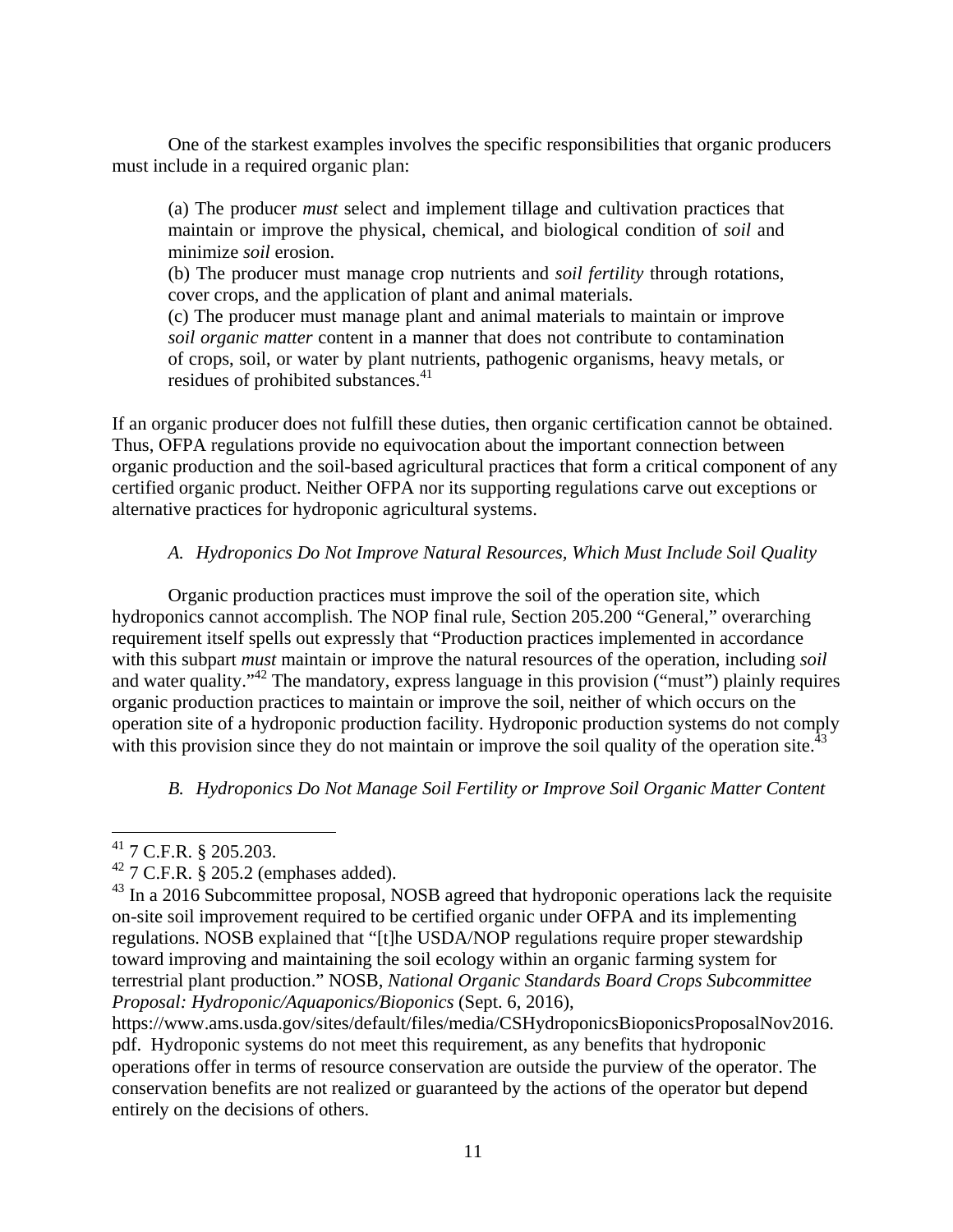Hydroponic systems also do not comply with OFPA and its implementing regulations requiring producers to foster soil fertility. Under OFPA regulations, "An organic plan shall contain provisions designed to foster soil fertility, primarily through the management of the organic content of the soil through proper tillage, crop rotation, and manuring."<sup>44</sup> Additionally, a producer "must" manage soil fertility and "manage plant and animal materials to maintain or improve soil organic matter content."45 In light of these unconditional mandates, hydroponic production systems are plainly inconsistent with organic production standards. At a minimum, soil must be present in any organic production system, and managed by the producer, in order to fit into the organic category under OFPA regulations.

#### *C. Hydroponics Do Not Fulfill Organic Crop Rotation Requirements*

 Hydroponic systems also cannot comply with the organic crop rotation requirements. 7 C.F.R. § 205.205 mandates that producers rotate crops to "maintain or improve soil organic matter content," "provide for pest management in annual and perennial crops," "manage deficient or excess plant nutrients," or "provide erosion control."46 None of these can be accomplished in soil-less production. This mandate likewise necessitates a decision from USDA establishing that hydroponics are prohibited from organic.

#### *D. Hydroponics Fail the Biodiversity Conservation Requirements*

 Additionally, the definition of "organic production" is not compatible with hydroponic production, because hydroponic production does not conserve on-site biodiversity. This definition specifies that organic production systems "respond to site-specific conditions by integrating cultural, biological, and mechanical practices that foster cycling of resources, promote ecological balance, and conserve biodiversity."47 However, similar to the issue of maintaining or improving natural resources, hydroponic systems lack the capacity to conserve biodiversity. Indoor, fully enclosed production systems do not conserve or promote biodiversity within the system itself. Therefore, hydroponics fail to conserve and promote biodiversity, especially in contrast to organic production on cropland.

 NOP's Guidance 5020 from January 2016 on Natural Resources and Biodiversity Conservation further supports this shortcoming of hydroponics in conserving biodiversity. This Guidance clarifies that "Compliance with the requirement to conserve biodiversity requires that a producer incorporate practices in his or her organic system plan that are beneficial to biodiversity on his or her operation."<sup>48</sup> From this, it is again underscored that organic producers must actively implement practices that benefit biodiversity on the operation itself, which cannot occur in an enclosed hydroponic production system.

 $44$  7 U.S.C. § 6513.

<sup>45 7</sup> C.F.R. § 205.203.

<sup>46 7</sup> C.F.R. § 205.205.

 $47$  7 C.F.R. § 205.2.

<sup>48 65</sup> FR 80548, 80563.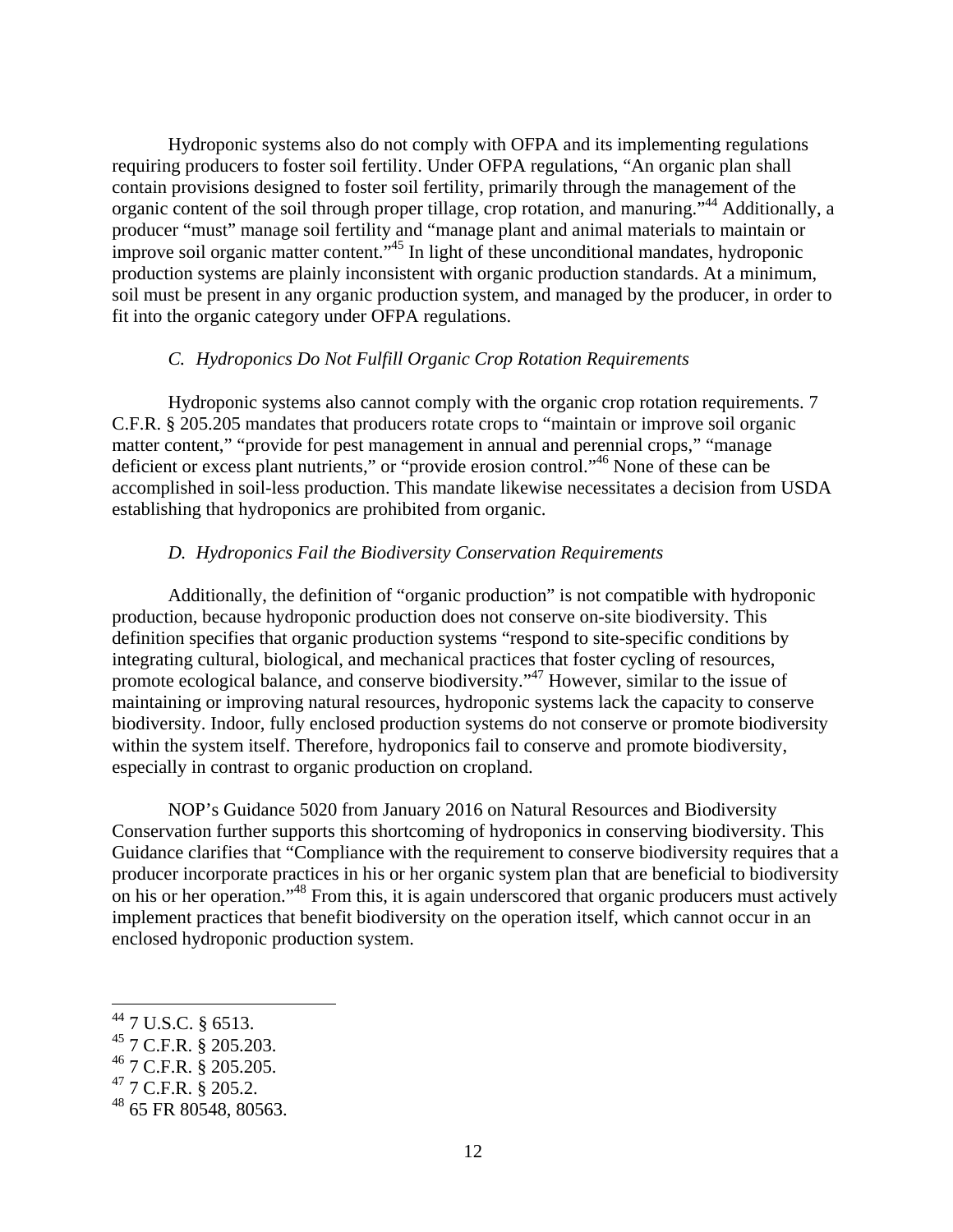#### *E. Hydroponics Do Not Use Soil Nutrient Management Practices to Prevent Crop Pests, Weeds, and Diseases*

 Hydroponic production systems also do not use crop rotation or soil nutrient management practices to control crop pests, weeds, and diseases.<sup>49</sup> The OFPA regulations specify that organic producers "must use management practices to prevent crop pests, weeds, and diseases including but not limited to: (1) Crop rotation and soil and crop nutrient management practices..."<sup>50</sup> Since hydroponic growing systems are removed from the soil, such mandatory management practices do not occur in hydroponic growing systems. Therefore hydroponic systems fail to meet this requirement under the OFPA regulations.

## *F. Hydroponic Growing Systems do not Provide Soil Samples as a Measure of Testing Compliance*

 The OFPA regulations consistently suggest soil samples as a measure for testing compliance.<sup>51</sup> Certifying agents "must conduct periodic residue testing of agricultural products," with soil samples suggested as a method for testing.<sup>52</sup> Many hydroponic systems would not contain soil for sampling, as suggested in the OFPA regulations.

# **IV. NOSB's Expert Recommendations Support that Hydroponics are Not Organic**

 In 1995, NOSB agreed with the centrality of soil to organic production practices in its *Standards for Greenhouses*. 53 The Board qualified that all provisions of the OFPA must be met by these systems. At that time, the Board stated that, "Hydroponics production in soilless media to be labeled organically produced shall be allowed if *all provisions* of the OFPA have been met."54 However as this statement indicates, an analysis had not yet been made as to whether or not hydroponics met the provisions of OFPA.

 In 2010, NOSB, by a vote of 14 to 1, determined that all provisions of OFPA *cannot* be met by hydroponic systems, issuing a formal recommendation to that effect, stating:

"Observing the framework of organic farming based on its foundation of sound management of soil biology and ecology, it becomes clear that systems of crop production that *eliminate soil from the system*, such as hydroponics and aeroponics, *cannot* be considered as examples of acceptable organic farming practices. Hydroponics…*cannot* be classified as certified organic growing

 $^{49}$  7 C.F.R. § 205.206.

<sup>&</sup>lt;sup>50</sup> *Id.*<br><sup>51</sup> 7 C.F.R. § 205.670.<br><sup>52</sup> *Id.* 

<sup>52</sup> *Id*. 53 NOSB, *Standards for Greenhouses* (1995).

<sup>54</sup> *Id.* (emphasis added).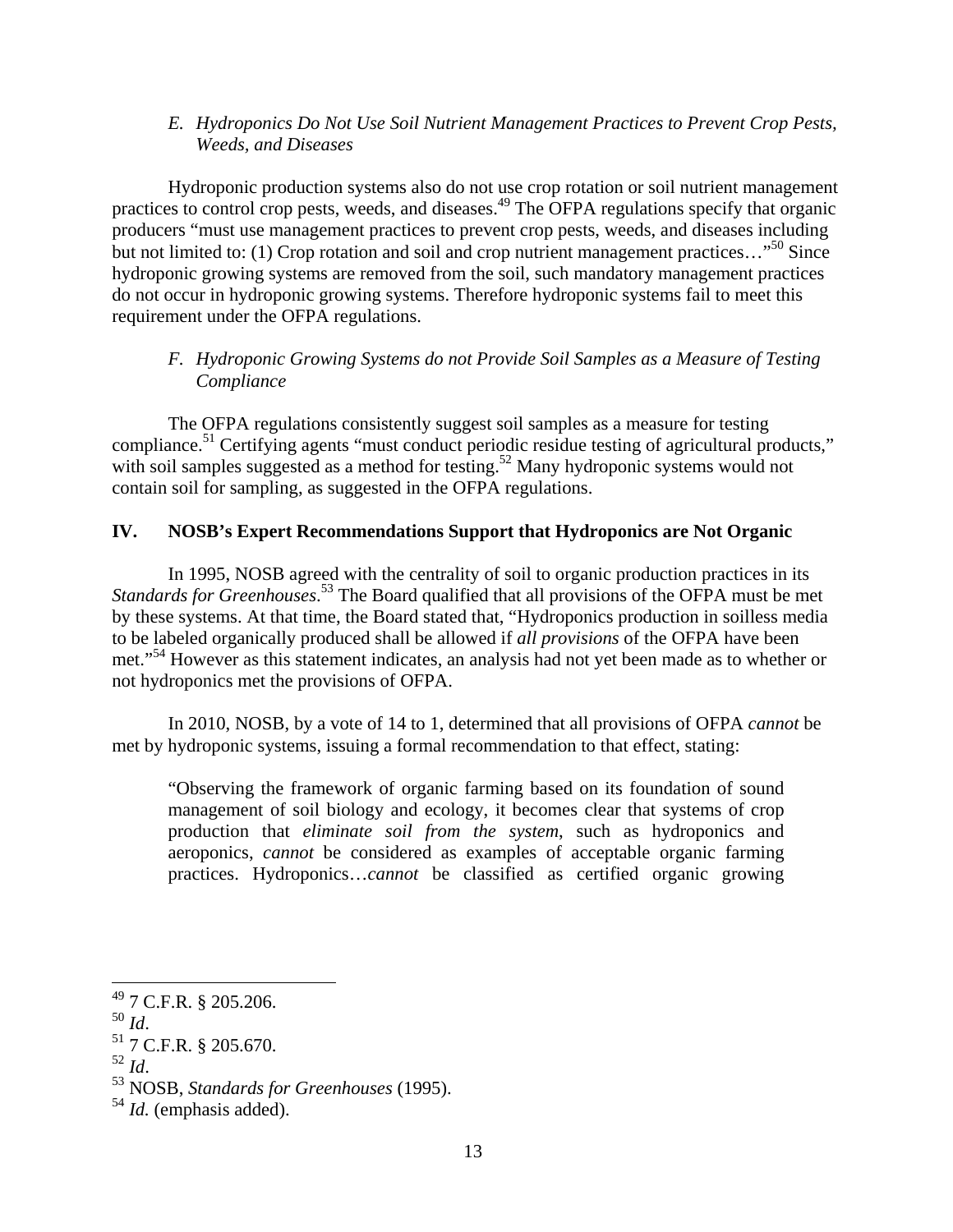methods due to their exclusion of the soil-plant ecology intrinsic to organic farming systems and USDA/NOP regulations governing them.<sup>55</sup>

 This language demonstrates NOSB's clear and express expert opinion that hydroponic systems are not organic and cannot be certified due to the lack of soil-plant ecology. As the OFPA-mandated federal advisory committee, NOSB makes the recommendations to the National Organic Program regarding substances that may be allowed or prohibited for use in organic and to advise the board on any other aspects of implementation of the OFPA.<sup>56</sup> Historically, the Board has made formal recommendations outlining specific standards that it feels should be codified by the NOP through rulemaking, many of which the NOP has adopted and should adopt in regard to hydroponics.

 NOSB's 2010 formal recommendation to prohibit organic certification of hydroponic production systems is also in accord with soil-focused OFPA standards, concluding "that systems of crop production that eliminate soil from the system, such as hydroponics or aeroponics, cannot be considered as examples of acceptable organic farming practices"<sup>57</sup> and "cannot be classified as certified organic growing methods due to their exclusion of the soil-plant ecology intrinsic to organic farming systems and USDA/NOP regulations governing them."<sup>58</sup>  $NOSB$ 's formal recommendation<sup>59</sup> integrated previous subcommittee discussions conducted in 2003, 2008, and 2009 on the subject of hydroponic production systems, made in response to public comment and input.<sup>60</sup> NOSB stressed that organic farmers are not just tillers of the soil, but also stewards of the soil ecology on the farm and shepherds of the myriad organisms that support thriving soil ecosystems:

The organic farming method derives its name from the practice of maintaining or improving the organic matter (carbon containing) content of farm soil through various methods and practices. The reason this is *the central theme and foundation of organic farming* is not inherent to the organic matter itself, but is based on the importance of the organic matter to the living organisms that inhabit

<sup>55</sup> NOSB, *Formal Recommendation by NOSB to NOP for Rulemaking for Production Standards for Terrestrial Plants in Containers and Enclosures* (April 29, 2010), *available at* https://www.ams.usda.gov/sites/default/files/media/NOP%20Final%20Rec%20Production%20St andards%20for%20Terrestrial%20Plants.pdf (emphases added).

<sup>56 7</sup> U.S.C.S. § 6518(a).

<sup>57</sup> NOSB, *Formal Recommendation by NOSB to NOP for Rulemaking for Production Standards for Terrestrial Plants in Containers and Enclosures* (April 29, 2010), *available at* https://www.ams.usda.gov/sites/default/files/media/NOP%20Final%20Rec%20Production%20St andards%20for%20Terrestrial%20Plants.pdf.

<sup>58</sup> NOSB, *Formal Recommendation by NOSB to NOP for Rulemaking for Production Standards for Terrestrial Plants in Containers and Enclosures* (April 29, 2010), *available at* https://www.ams.usda.gov/sites/default/files/media/NOP%20Final%20Rec%20Production%20St andards%20for%20Terrestrial%20Plants.pdf.<br><sup>59</sup> Id.

<sup>59</sup> *Id*. 60 *Id.*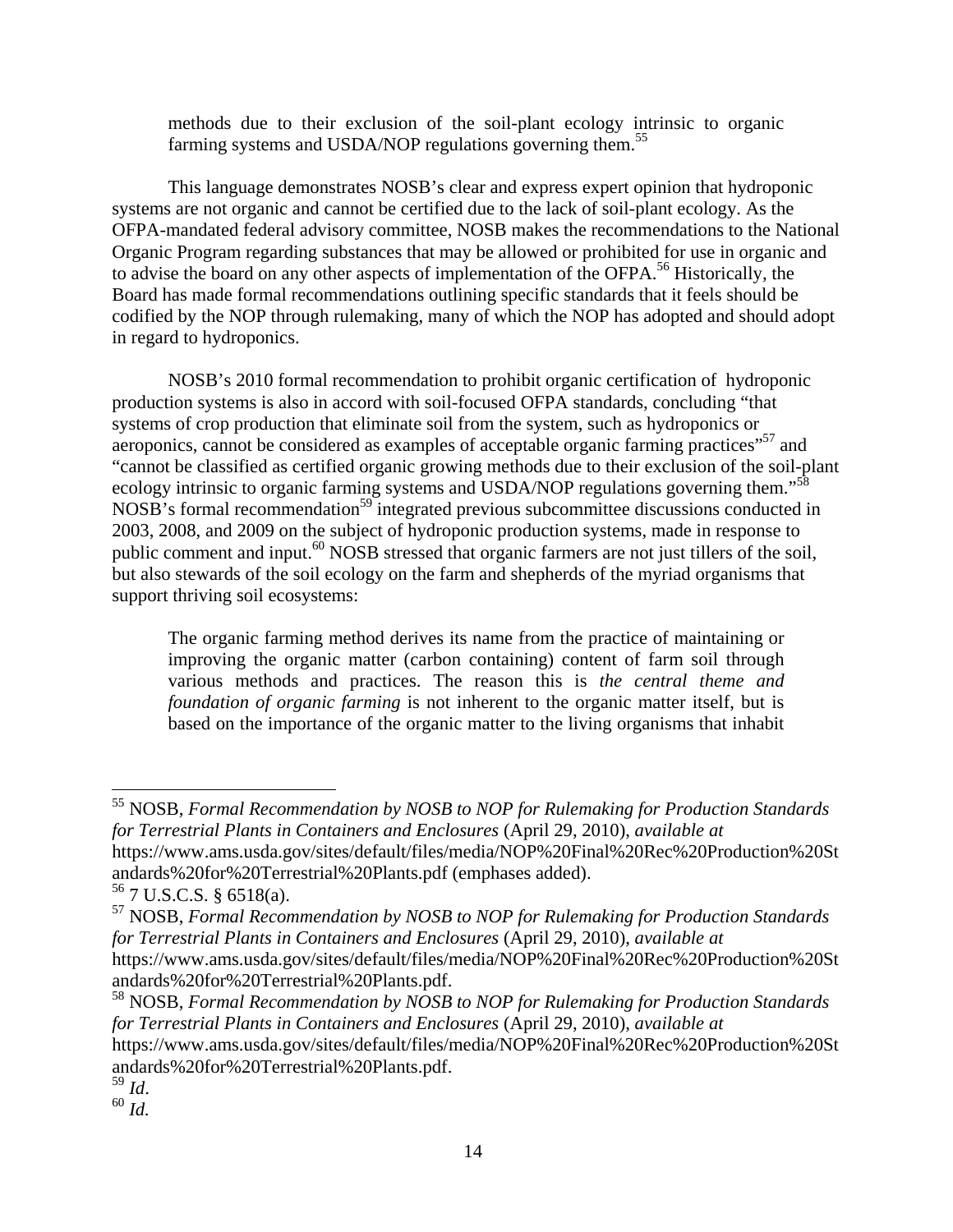soils, particularly for its positive influence on proliferation of diverse populations of organisms that interact in a beneficial way with plant roots.<sup>61</sup>

 To implement its formal recommendation, NOSB recommended a rulemaking from USDA and provided recommended definitions of hydroponics and aeroponics to be added to the  $OFPA$ 's Final Rule.<sup>62</sup> Eight years have passed since this recommendation; as such a final rule implementing it is unreasonably delayed and unlawfully withheld.

#### **V**. **Neither Bioponics nor Hydroponics Sufficiently Integrate Soil into Production Methods in order to be Organic**

 The Hydroponic and Aquaponic Task Force, created in 2015 for the purpose of considering organic certification of hydroponics, incorrectly asserts that, although hydroponic systems cannot be organic, bioponic systems can.<sup>63</sup> The Task Force's July 2016 report included three separate sections: 1) clarifying the NOSB's 2010 greenhouse recommendation; 2) analyzing the different systems considered under the umbrella of hydroponics, and; 3) reviewing opportunities for alternative labeling schemes for hydroponics.64 While the first section confirmed that the 2010 NOSB recommendation prohibits soilless systems in organic, the second section established the Task Force's position that organic standards do not expressly prohibit soilless systems.<sup>65</sup> Rather, the Task Force asserted that organic standards prohibit the use of synthetic and/or inert, already soluble nutrients that provide plant nutrition in the absence of soilplant ecology and biology, but not all hydroponic systems lack soil-plant ecology and biology.<sup>66</sup> The Task Force committee labeled these systems "bioponics" and distinguished them from "traditional hydroponics."67

## *A. Non-Organic v. Organic Hydroponic Systems*

 In determining which growing systems comply with organic standards, the Task Force further distinguished between traditional, non-organic hydroponic systems and bioponic systems.

https://www.ams.usda.gov/sites/default/files/media/NOP%20Final%20Rec%20Production%20St andards%20for%20Terrestrial%20Plants.pdf (emphasis added).

<sup>61</sup> NOSB, *Formal Recommendation by NOSB to NOP for Rulemaking for Production Standards for Terrestrial Plants in Containers and Enclosures* (April 29, 2010), *available at*

<sup>62</sup> *Id.*

<sup>63</sup> USDA, Agricultural Marketing Service, *NOSB Hydroponic and Aquaponic Task Force Report* (July 21, 2016),

https://www.ams.usda.gov/sites/default/files/media/2016%20Hydroponic%20Task%20Force%2 0Report.PDF.

<sup>64</sup> *Id*. 65 USDA, Agricultural Marketing Service, *NOSB Hydroponic and Aquaponic Task Force Report* 16 (July 21, 2016),

https://www.ams.usda.gov/sites/default/files/media/2016%20Hydroponic%20Task%20Force%2 0Report.PDF.

<sup>66</sup> *Id*. at 36.

<sup>67</sup> *Id*. at 10.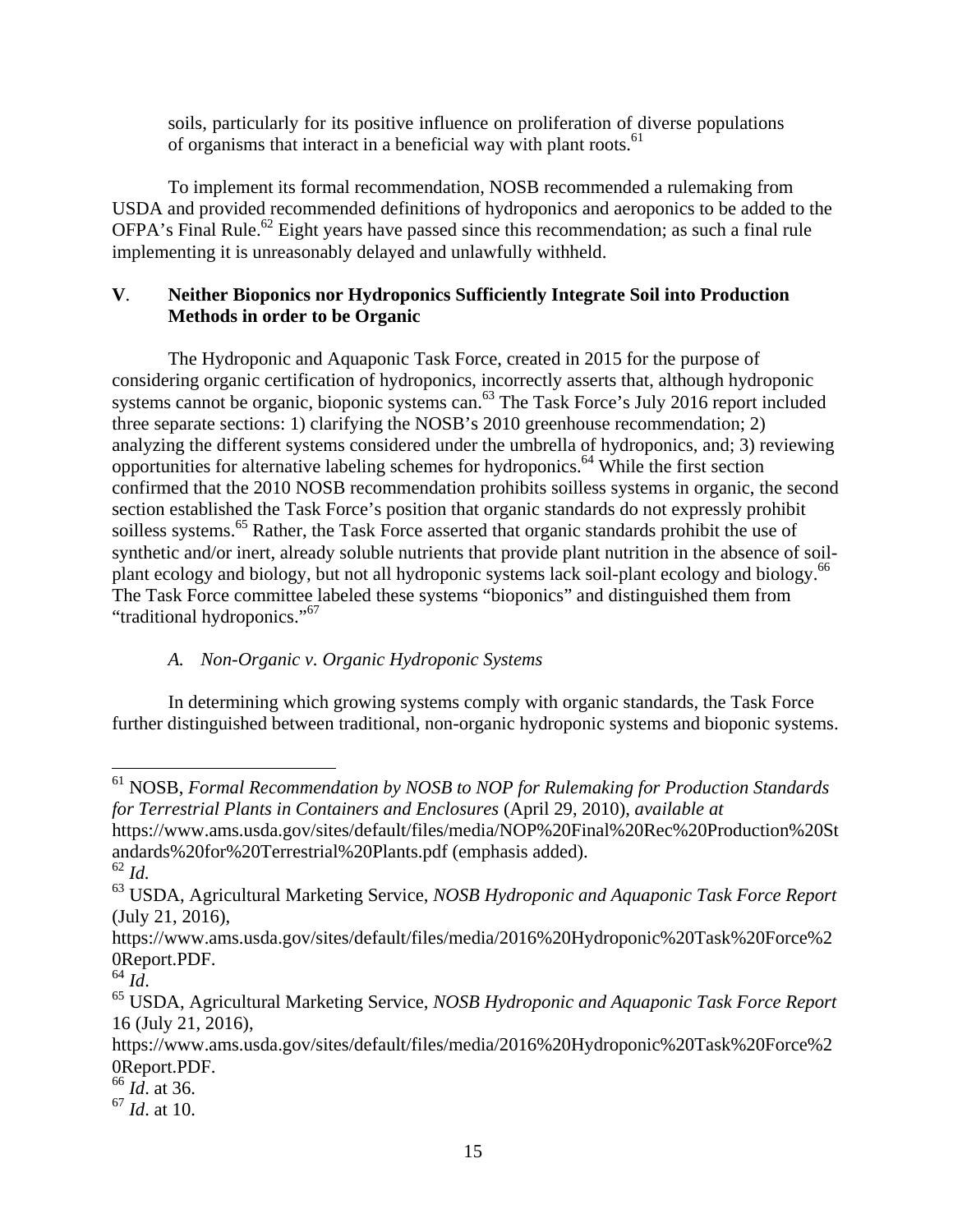#### *1. "Traditional Hydroponic Systems"*

 The Task Force defines traditional, non-organic hydroponic systems as "inorganic systems that do not rely on biological organisms to make minerals available to the plants."<sup>68</sup> Rather, the plants take up nutrients in basic ionic forms through their roots.<sup>69</sup> The growing media is considered inert due to its lack of exchange capacity and microbiology.<sup>70</sup>

 According to the Task Force, two categories exist for these systems: "water-based" or "aggregate culture."<sup>71</sup> In a water-based system, a producer directly immerses the roots in a liquid nutrient solution or suspends the roots and regularly moistens them with a liquid nutrient solution.<sup>72</sup> This includes deep water culture/raft, nutrient film techniques, ebb and flow, aeroponics, and other wicking systems.73 In aggregate culture systems, roots grow in an inert growing medium (sand, perlite, vermiculite, peat moss, or coconut coir are common), which producers irrigate with a complete liquid nutrient solution.<sup>74</sup> This includes plants grown in polyethylene long, narrow, lay-flat bags or trays filled with inert media, long, above ground containers filled with intert media, hard pots stacked in a tower with a trickling nutrient solution, and plastic pots irrigated with a drip irrigation system.<sup>75</sup> Producers may either drain the nutrient solutions or recirculate the solutions through the system.<sup>76</sup>

## *2. "Organic Hydroponics (Bioponics)"*

 The Task Force defines bioponics as "a growing method that completely relies on a soil food web micro-biological ecosystem to provide nutrients to a crop."77 In a bioponics system, all

<sup>68</sup> USDA, Agricultural Marketing Service, *NOSB Hydroponic and Aquaponic Task Force Report* 12 (July 21, 2016),

https://www.ams.usda.gov/sites/default/files/media/2016%20Hydroponic%20Task%20Force%2 0Report.PDF.<br> $^{69}$  *Id.* 

<sup>69</sup> *Id*. 70 *Id*. 71 *Id*. at 13.

<sup>72</sup> USDA, Agricultural Marketing Service, *NOSB Hydroponic and Aquaponic Task Force Report* 16 (July 21, 2016),

https://www.ams.usda.gov/sites/default/files/media/2016%20Hydroponic%20Task%20Force%2 0Report.PDF.<br><sup>73</sup> Id.

<sup>73</sup> *Id*. 74 *Id*. 75 USDA, Agricultural Marketing Service, *NOSB Hydroponic and Aquaponic Task Force Report* 13, 14 (July 21, 2016), at

https://www.ams.usda.gov/sites/default/files/media/2016%20Hydroponic%20Task%20Force%2 0Report.PDF.<br><sup>76</sup> Id.

<sup>&</sup>lt;sup>77</sup> USDA, Agricultural Marketing Service, *NOSB Hydroponic and Aquaponic Task Force Report* 15 (July 21, 2016), at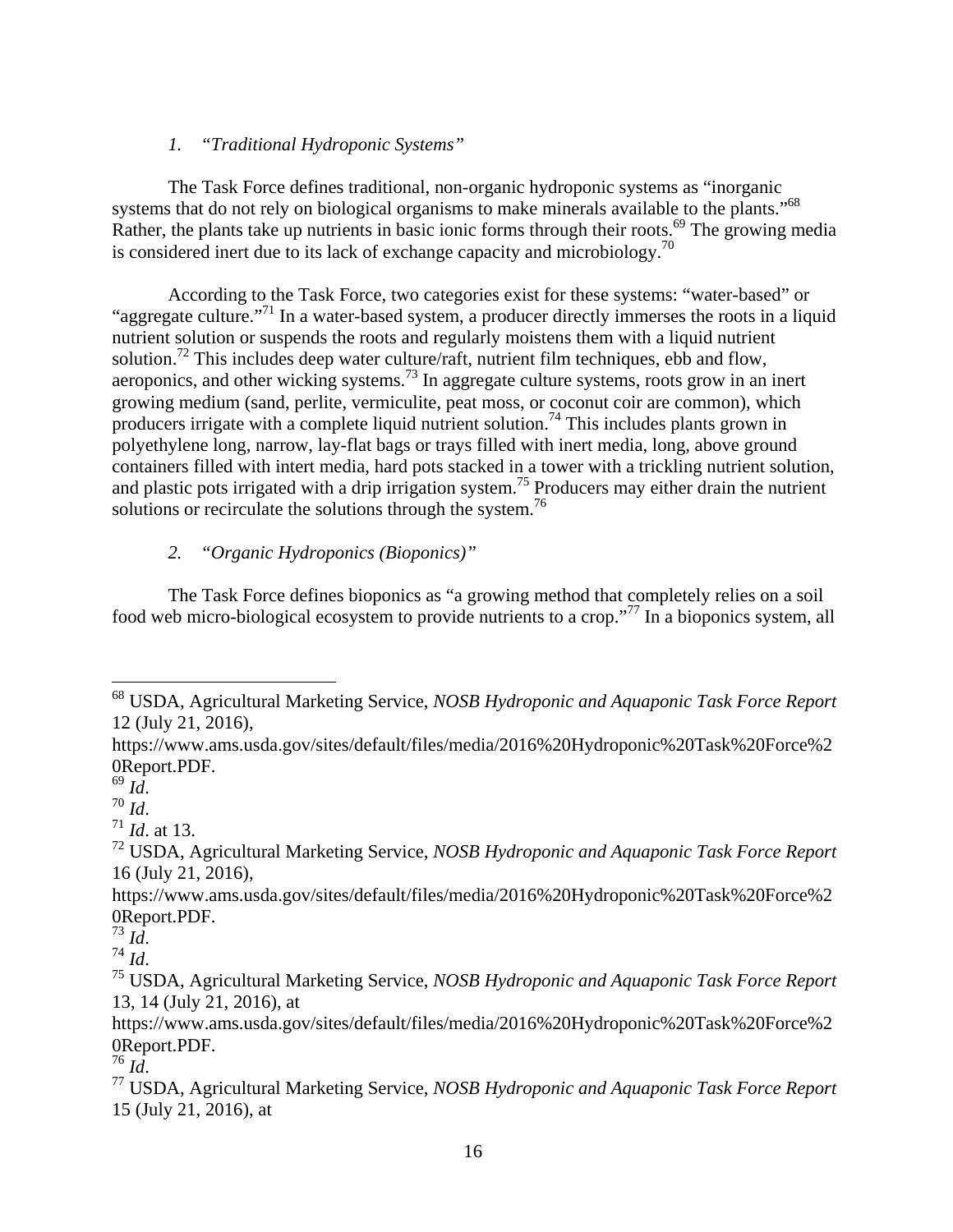inputs come from animal, plant, and mineral sources and require biology to convert inputs into a useable form for plants.<sup>78</sup>

 Unlike in traditional hydroponics, in the case of bioponics, producers add biology and carbon sources to the media to promote growth of microorganisms and decomposition of solid media.79 Examples of solid growing media used in bioponic systems include soil, potting soil mix, compost, vermicompost, coconut coir, peat moss, bark, saw dust, rice hulls, perlite, and vermiculite.<sup>80</sup> Therefore, bioponic systems involve soil ecology through the addition of microbes in compost, compost-tea, liquid nutrient products, or specific commercially produced products.<sup>81</sup> For example, producers may root plants in solid media, which they submerge in water, such that the roots grow past the solid media into the water.<sup>82</sup> Producers may add organic plant and animal material to that water to create liquid compost, or they may add compost tea and commercially produced liquid organic fertilizers to the water.<sup>83</sup> The microbiology in a bioponic system provides the catalyst for the decomposition of organic material within the growing system.<sup>84</sup>

#### *3. Bioponic Systems are Not Organic*

 Bioponic systems as defined by the Task Force do not adhere to OFPA and its implementing regulations because they fail to actively conserve the resources of the operation site. Organic production methods must "maintain or improve the natural resources of the operation, including soil and water quality."85 Additionally, organic production must "respond to site-specific conditions by integrating cultural, biological, and mechanical practices that foster cycling of resources, promote ecological balance, and conserve biodiversity."<sup>86</sup>

 Hydroponic systems do not actively conserve resources, particularly soil and biodiversity, but passively conserve them by not growing food on cropland or other potentially arable land as in-ground production does. However, the core of the hydroponic proponents' arguments in regard to hydroponics' consistency with the OFPA regulations rests on the idea that "bioponic" systems, *can* conserve natural resources (soil, water, biodiversity). According to the Task Force, bioponic systems (organic hydroponics and aquaponics) "*can* conserve land resources as they don't involve tillage, require less acreage to produce crops and minimize erosion when the systems are recirculating (closed loop)."<sup>87</sup> This does not fulfill the requirement in OFPA

<u> 1989 - Johann Stein, marwolaethau a gweledydd a ganlad y ganlad y ganlad y ganlad y ganlad y ganlad y ganlad</u>

 $\frac{78}{79}$  *Id.* at 16. 80 *Id.*<br>81 *Id.*<br>82 *Id.*<br>83 *Id.* 84 *Id.* 85 7 C.F.R. § 205.2. 86 7 C.F.R. § 205.2. 87 USDA, *Agricultural Marketing Service, NOSB Hydroponic and Aquaponic Task Force Report* 145 (July 21, 2016) (emphasis added), at

https://www.ams.usda.gov/sites/default/files/media/2016%20Hydroponic%20Task%20Force%2 0Report.PDF.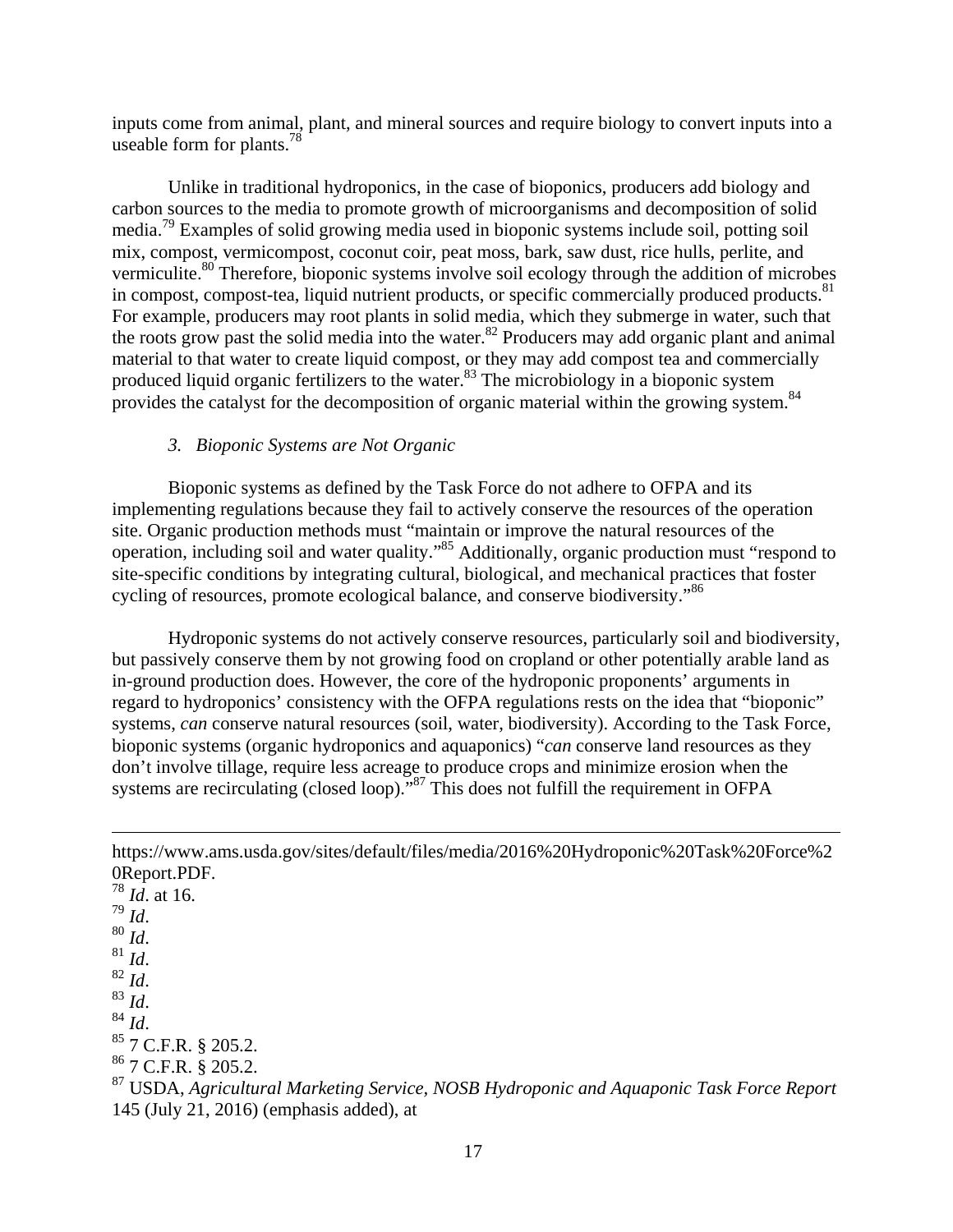regulations that producers *actively* maintain or *improve* natural resources. Hydroponic producers cannot guarantee that land they do not own or use is being conserved, maintained, or improved and therefore do not fulfill the requirements for organic certification.

## **VI. NOSB Asserts that Neither Hydroponics nor Bioponics are Organic**

 Following this Task Force report, in Fall 2016, NOSB issued two documents related to hydroponics, which disagreed with the Task Force's distinction between bioponics and hydroponics.<sup>88</sup> The first document included a formal proposal, which considered hydroponics, aeroponics, and aquaponics to be within the umbrella term of bioponics, which differs slightly from the definitions created by the Task Force.<sup>89</sup> In the proposal, NOSB again expressed its expert opinion and conclusion that these systems are *not* consistent with organic production.<sup>90</sup>

The Board passed a resolution at that Fall 2016 meeting stating that:

The NOSB respects the efforts of the former NOSB that led to their 2010 recommendation on terrestrial plants in greenhouses. The NOSB recognizes that the foundation of organic agriculture is based upon a systems approach to producing food in the natural environment, which respects the complex dynamic interaction between soil, water, air, sunlight, plants and animals needed to produce a thriving agro-ecosystem.

At the heart of the organic philosophy is the belief that our responsibilities of good stewardship go beyond production of healthy foods and include protection of natural resources, biodiversity and the ecosystem services upon which we all depend. We encourage future NOSB to consider this wider perspective as the board undertakes the challenges of assessing and defining innovations in agriculture that may be compatible in a system of organic production.

In the case of the hydroponic/bioponic/aquaponic issue, it is the consensus of the current members of the NOSB to prohibit hydroponic systems that have an entirely water based substrate. Although that was the original intent of the proposal before us today, the current proposal as structured does not achieve this objective.

<u> 1989 - Johann Stein, marwolaethau a gweledydd a ganlad y ganlad y ganlad y ganlad y ganlad y ganlad y ganlad</u>

89 *Id*. 90 *Id*.

https://www.ams.usda.gov/sites/default/files/media/2016%20Hydroponic%20Task%20Force%2 0Report.PDF.

<sup>88</sup> NOSB, *National Organic Standards Board Crops Subcommittee Discussion Document: Container and Greenhouse Production: Further Clarifications* (Sept. 6, 2016), at https://www.ams.usda.gov/sites/default/files/media/CSContainerandGreenhouseproductionDDN ov2016.pdf; NOSB, *National Organic Standards Board Crops Subcommittee Proposal: Hydroponic/Aquaponics/Bioponics* (Sept. 6, 2016), at

https://www.ams.usda.gov/sites/default/files/media/CSHydroponicsBioponicsProposalNov2016. pdf.<br> $\frac{89}{6}$ *Id.*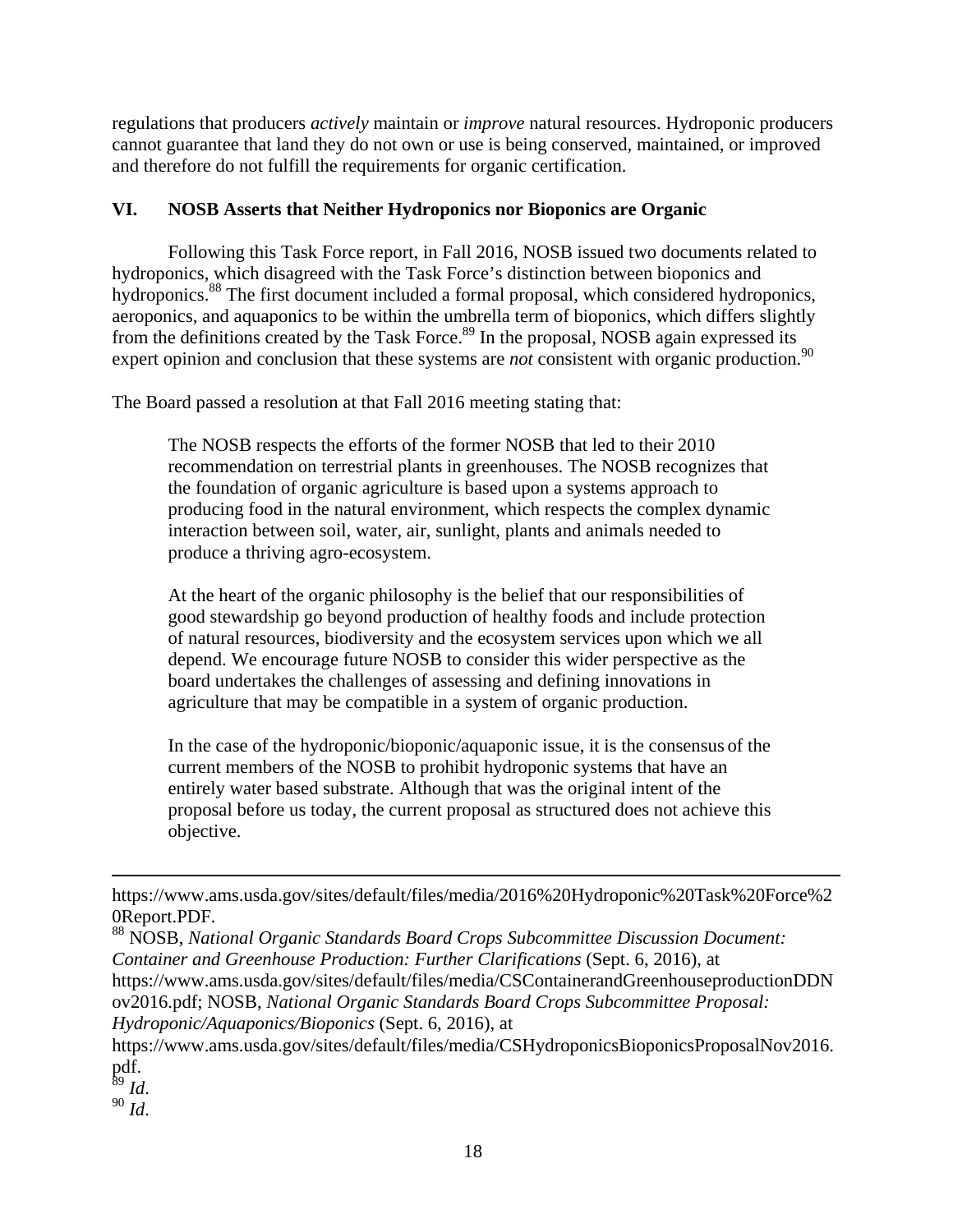While the NOSB does not believe that the liquid substrate systems should be sold under the USDA organic label, these growers deserve the chance to promote their very commendable qualities and objectives in their own right.<sup>91</sup>

The Board subsequently released another document, dated February 15, 2017, again calling for prohibition of organic certification of hydroponics and bioponics, titled *Crops Subcommittee Discussion Document Aeroponics/ Hydroponics/ Aquaponics*. 92 The Board recommended prohibition of aeroponics, hydroponics, and aquaponics under  $7 \text{ C.F.R.}$  § 205.105.<sup>93</sup> That is, the regulatory section dealing with allowed substances, methods, and ingredients, would be revised and amended to include prohibition of hydroponic systems. Petitioner CFS agrees that this is the appropriate place to revise the recommendations and again calls on the agency to undertake that rulemaking.

## **VII. USDA's Response Conflicted With OFPA Regulations and the NOSB Recommendations**

 However, rather than issuing a rule prohibiting hydroponics per the NOSB's continued recommendations, USDA merely responded to the NOSB and Task Force recommendations on its website, in the following manner:

Organic hydroponics is a method of growing plants using mineral nutrient solutions, in water, without soil. Terrestrial plants may be grown with their roots in the mineral nutrient solution only or in an inert medium, such as perlite, gravel, biochar, or coconut husk. Some organic farms are utilizing hydroponic growing methods to produce organic crops under the USDA organic regulations. These producers use the same fertilizers and pest control practices as other organic farmers – primarily natural fertilizers and pest control methods. *Organic hydroponic production is allowed as long as the producer can demonstrate compliance with the USDA organic regulations*.

Thus, through this document, USDA expressed its approval of continued violations of OFPA regulations without any supporting rationale or explanation. USDA also stated that certifying agents were certifying organic hydroponic operations, but, in the future, the NOP may provide additional guidance and regulations regarding organic hydroponic production. The time for

<sup>91</sup> NOSB, *National Organic Standards Board Crops Subcommittee Proposal: Aeroponics/Hydroponics/Aquaponics* (Feb. 15, 2017),

https://www.ams.usda.gov/sites/default/files/media/CSHydroponics.pdf.

<sup>92</sup> Organic Trade Association, *Fall 2016 National Organic Standards Board (NOSB) OTA's Summary Report*,

https://ota.com/sites/default/files/indexed\_files/NOSBSummaryReport\_Fall2016.pdf; NOSB, *National Organic Standards Board Crops Subcommittee Proposal: Aeroponics/Hydroponics/Aquaponics* (Feb. 15, 2017),

https://www.ams.usda.gov/sites/default/files/media/CSHydroponics.pdf.  $93 \tilde{I}$ .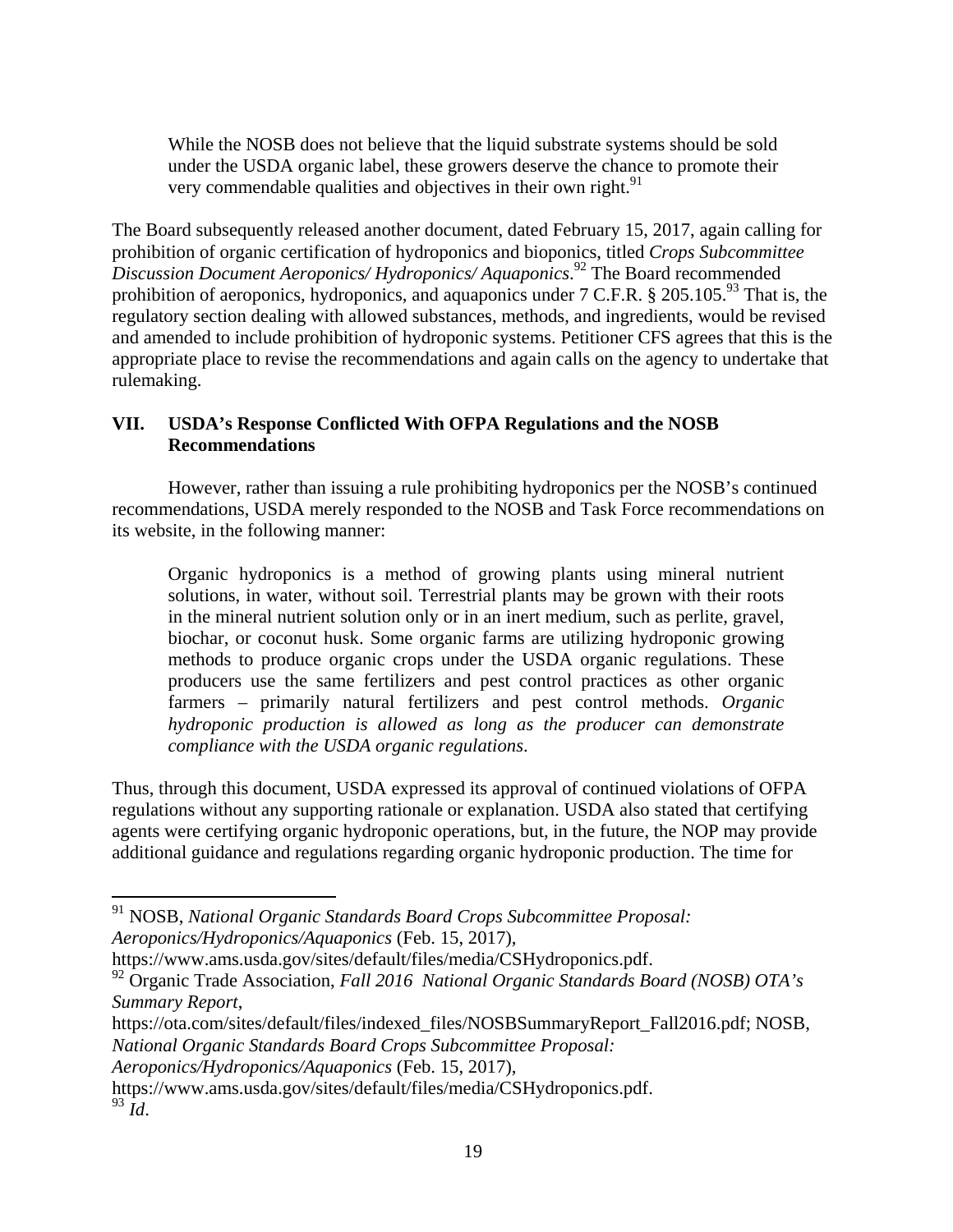further guidance has arrived, and the USDA should follow up on its promise through a final rule prohibiting organic certification of hydroponics.

#### **VIII. Continuing Violations of OFPA's Regulations Results in an Inconsistent Organic Market**

 In addition to violating OFPA regulations regarding soil-focused organic production methods, USDA's failure to issue a final rule prohibiting hydroponic production violates the stated purpose of OFPA to maintain consistency in organic production methods.<sup>94</sup> OFPA seeks "to assure consumers that organically produced products meet a consistent standard."95 Drafters of OFPA recognized that "Growth in the organic food trade … has been hampered by a lack of consistent standards for production" and sought to ensure that organic consumers "are sure to get what they pay for…."<sup>96</sup> Therefore, without a final rule prohibiting hydroponic production, the USDA continues to allow certifiers to violate OFPA by continuing to inconsistently certify hydroponics as organic. This provides an inconsistent product to consumers who expect a product grown according to organic standards.

# *A. Hydroponic Crops are Being Unlawfully Certified Across the Nation*

 Currently, Accredited Certifying Agents (ACAs) inconsistently grant organic certification for hydroponic operations, creating inconsistent standards in violation of the OFPA.97 Despite the NOSB's stance on hydroponics, some ACAs authorized by USDA's National Organic Program to certify farms as organic (including CCOF, QAI, Midwest Organic Services Association, and Oregon Tilth, among others), determined that hydroponic operations meet the standards of the organic law and regulations.<sup>98</sup> Currently, 41 operations are certified organic for hydroponic crop production.<sup>99</sup> Of these, at least 25 are entirely water-based with plant roots submerged in fertilized water, nutrient solution, or aquaponic effluent.<sup>100</sup> However, many other ACAs do not certify hydroponics, thereby creating an inconsistent standard of organic certification.101 USDA must address this inconsistency to remain in compliance with the requirements for uniformity in the OFPA.

  $94$  7 U.S.C. 6501(2).

<sup>95</sup> *Id.* 96 Food, Agriculture, Conservation, and Trade Act of 1990, *Report of Committee on Agriculture, Nutrition, and Forestry,* U.S. Senate, S. 2830, Report 101-357, July 6, 1990.

 $97$  Appendices A and B.

<sup>98</sup> *Is Hydroponics Organic?*, CORNUCOPIA INSTITUTE (March 11, 2015),

https://www.cornucopia.org/2015/03/hydroponics-organic/.

 $^{99}$  Appendices A and B.<br><sup>100</sup> Id.

<sup>&</sup>lt;sup>101</sup> *Is Hydroponics Organic?*, CORNUCOPIA INSTITUTE (March 11, 2015), https://www.cornucopia.org/2015/03/hydroponics-organic/.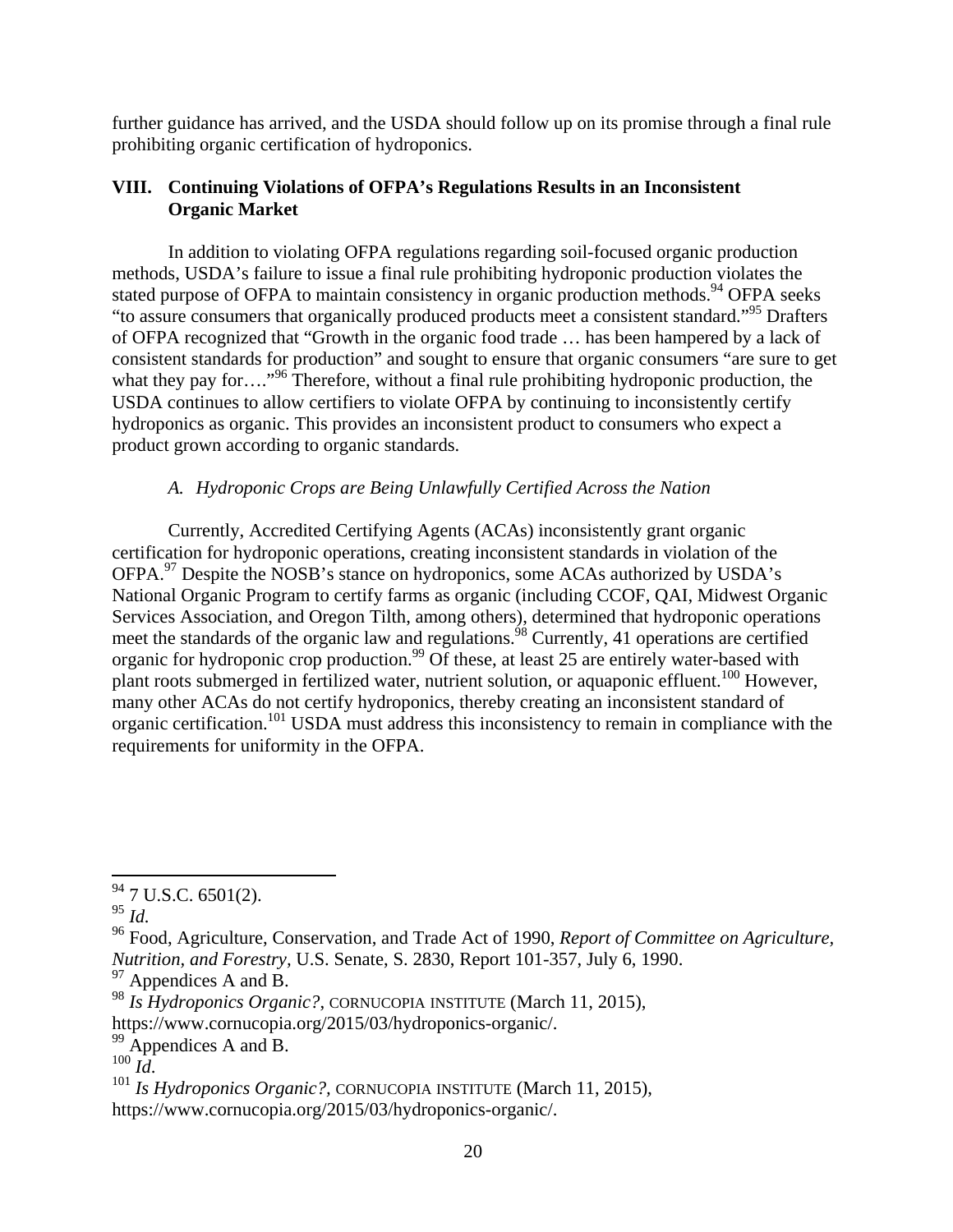#### *B. Other Bans on Organic Certification of Hydroponics*

 In addition to domestic consistency, USDA should join other countries in banning organic certification of hydroponics. In April 2018, the European Parliament voted to end the import of "organic" products produced hydroponically into the EU as well as organic certification of hydroponically grown products within the EU.<sup>102</sup> Additionally, Canada and Mexico do not allow organic certification of hydroponics, and do not allow the import of organic certified hydroponically grown foods.<sup>103</sup> Both of these entities have recognized that hydroponically grown foods are not "organic," and their actions show the organic industry is not injured by banning organic certification of hydroponically grown products. Organic standards for Americans should not be lesser than, and must be equivalent to, those of other countries' organic standards. USDA should also take immediate action to follow these countries and ban organic certification of hydroponics.

## **REQUESTED RELIEF**

 Petitioners request the United States Department of Agriculture, through its component agency the Agricultural Marketing Service, to carry out the following specific actions:

- 1. Issue new regulations prohibiting organic certification of hydroponic agricultural production based on the National Organic Standards Board's April 29, 2010 recommendation on Production Standards for Terrestrial Plants in Containers and Enclosures.
- 2. Specifically, amend 7 C.F.R. 205.105, Allowed and prohibited substances, methods, and ingredients in organic production and handling, to prohibit hydroponic systems.
- 3. Ensure that ecologically integrated organic production practices are maintained as a requirement for organic certification as defined by the existing OFPA regulations.
- 4. Revoke any existing organic certifications previously issued to hydroponic operations.

 <sup>102</sup> *EU Bans "Organic" Hydroponic Imports,* CORNUCOPIA INSTITUTE (April 24, 2018), https://www.cornucopia.org/2018/04/eu-bans-organic-hydroponic-imports/.

103 California Certified Organic Farmers, *Canada*, CCOF.ORG,

https://www.ccof.org/certification/services/international-programs/canada; *Weeding the Organic Garden: Ferreting Out Corruption*, CORNUCOPIA INSTITUTE (Dec. 11, 2018), https://www.cornucopia.org/2018/12/weeding-the-organic-garden-ferreting-out-corruption.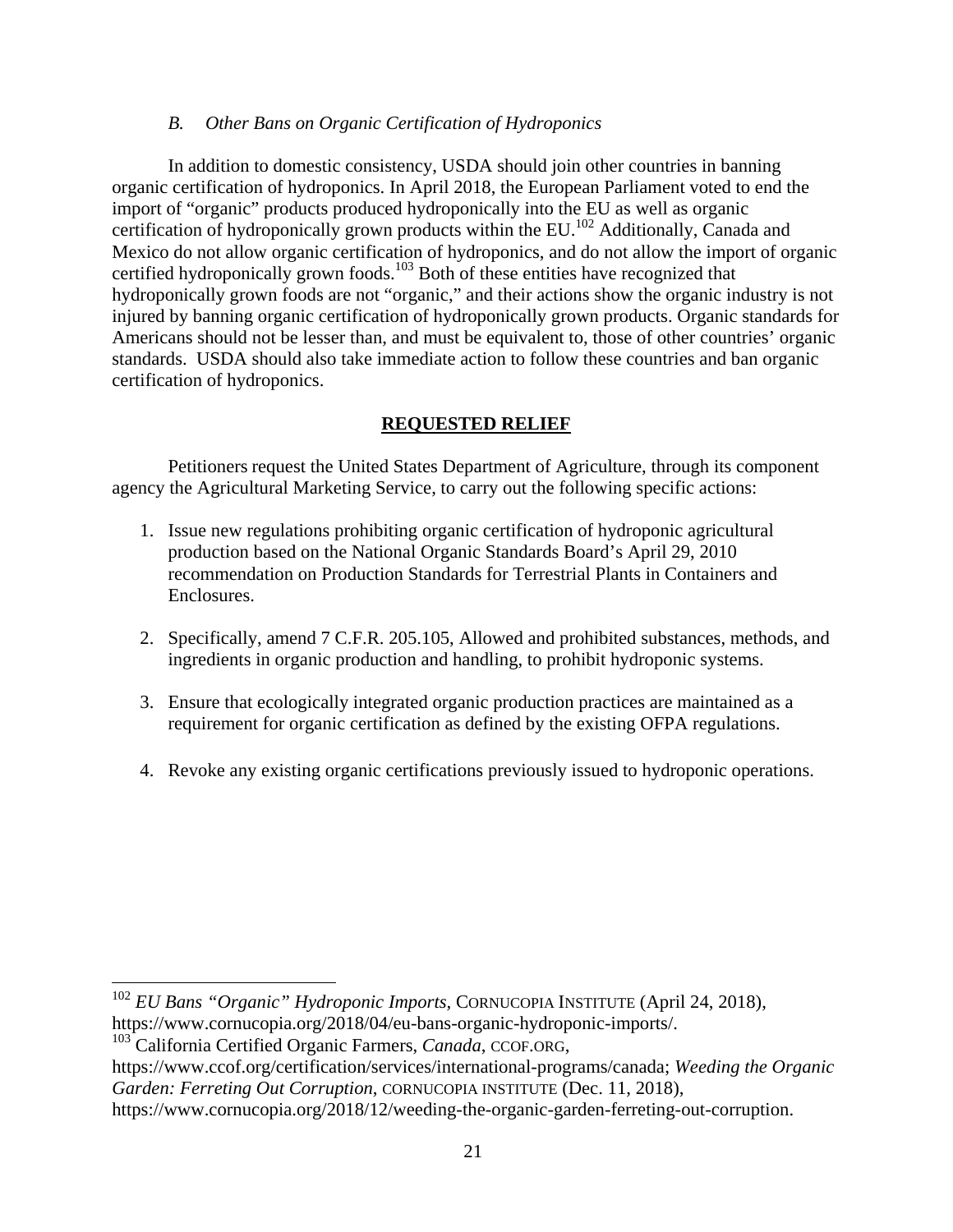#### **CONCLUSION**

The National Organic Program establishes essential standards for organic certification based on management methods which foster soil health, biodiversity, and ecological balance.<sup>104</sup> Petitioner CFS urges USDA to act immediately to protect the integrity of the organic label and continue to provide a uniform standard for organic consumers. In accordance with the APA, Petitioner CFS requests that USDA expeditiously answer this Petition.

Dated: January 16, 2019

Respectfully submitted,

T4f

George Kimbrell Meredith Stevenson *Center for Food Safety*  Pacific Northwest Office 2009 NE Alberta St Suite 207 Portland, OR 97211 www.centerforfoodsafety.org gkimbrell@centerforfoodsafety.org (971) 271-7372 | fax (971) 271-7374

Endorsed by:

The Cornucopia Institute

Food & Water Watch

Cultivate Oregon

Maine Organic Farmers and Gardeners Association (MOFGA)

Maine Organic Farmers and Gardeners Association Certification Service

Northwest Organic Dairy Producers Alliance (NODPA)

Organic Farmers Association (OFA)

 $104$  7 C.F.R. § 205.2.